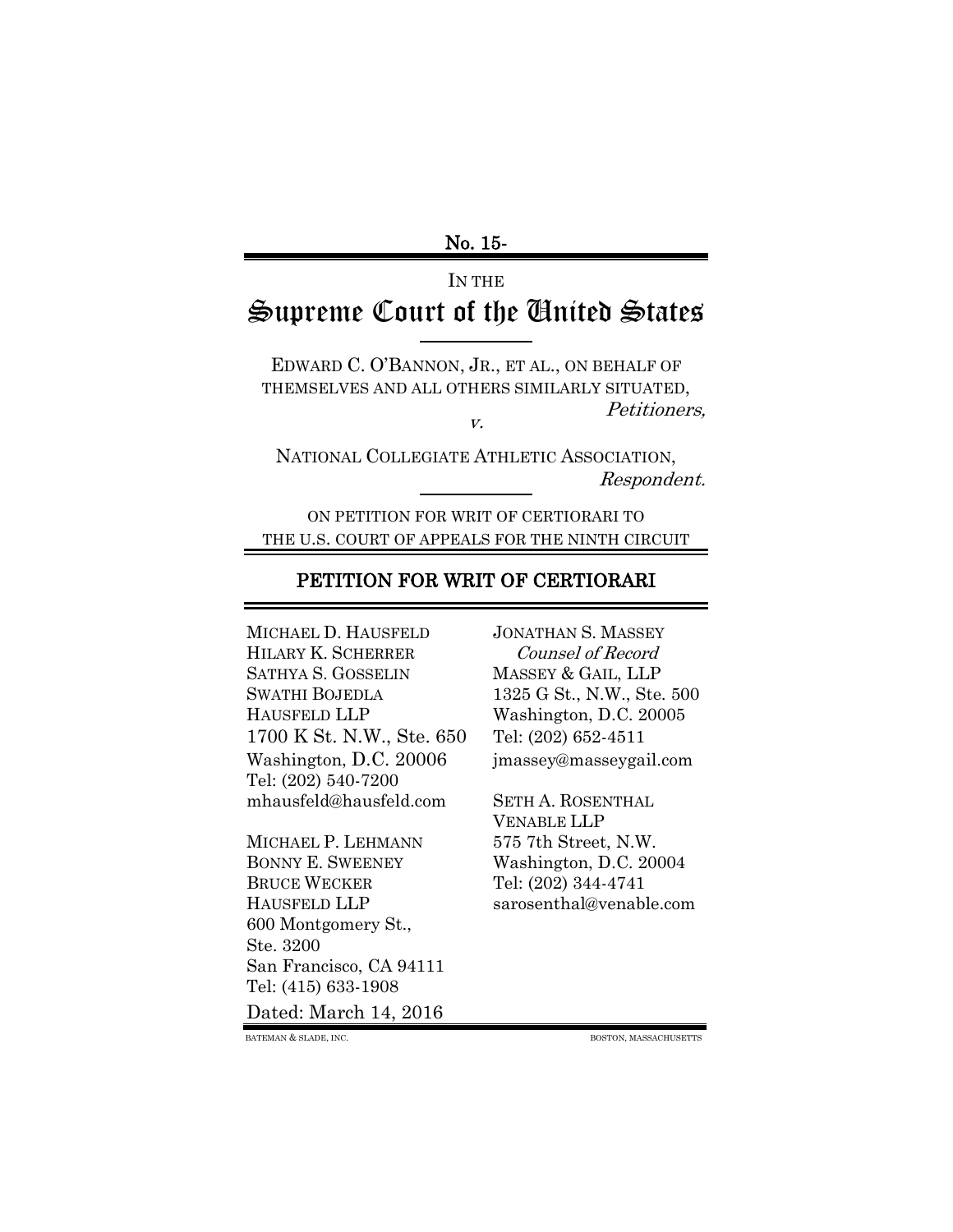### QUESTIONS PRESENTED

The Ninth Circuit affirmed the judgment of the District Court that rules of the National Collegiate Athletic Association ("NCAA") prohibiting college athletes from being paid for the use of their names, images, and likenesses ("NILs") were an unlawful restraint of trade in violation of Section 1 of the Sherman Antitrust Act. However, the Ninth Circuit rejected part of the remedy ordered by the District Court: injunctive relief barring the NCAA from prohibiting its member schools from providing college athletes (as part of their scholarships) up to \$5,000 per year in deferred compensation, to be held in trust for college athletes until after they leave college. The questions presented by the Ninth Circuit's rejection of this aspect of the District Court's remedy are:

1. Whether, in determining an appropriate remedy for a violation of Section 1 of the Sherman Act under the "Rule of Reason," a court may treat the restraint itself – here, the agreement among the NCAA and its members prohibiting college athlete compensation, or what the NCAA calls "amateurism" – as a legitimate procompetitive effect.

2. Whether, after finding a violation of Section 1 of the Sherman Act under the Rule of Reason, a court is restricted to awarding relief that the plaintiff proves is "virtually as effective" as the restraint in serving its alleged purposes, "without significantly increased cost."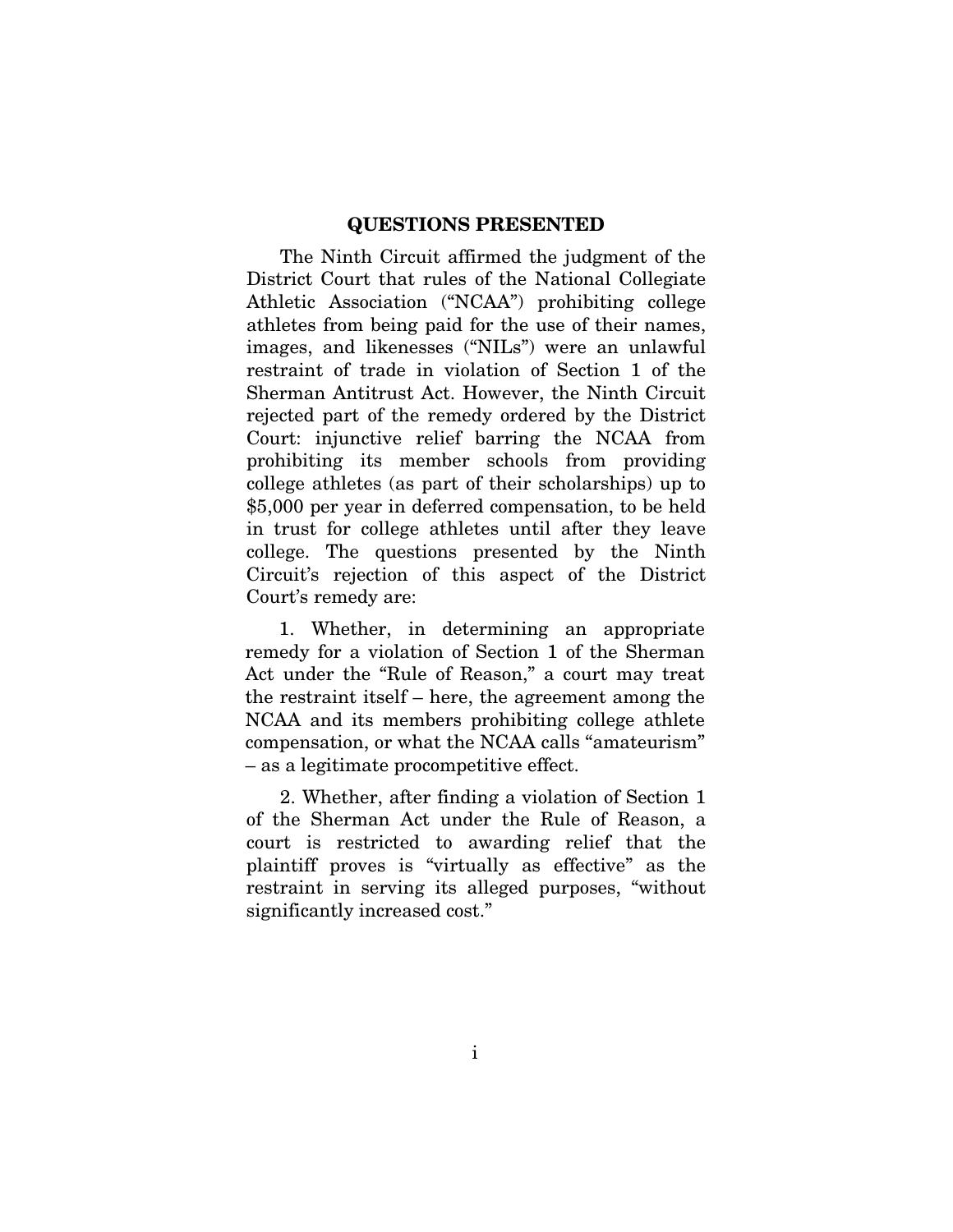## PARTIES TO THE PROCEEDING

<span id="page-2-0"></span>Petitioners are Edward O'Bannon, Oscar Robertson, William Russell, Harry Flournoy, Thad Jaracz, David Lattin, Bob Tallent, Alex Gilbert, Eric Riley, Patrick Maynor, Tyrone Prothro, Sam Jacobson, Damien Rhodes, Danny Wimprine, Ray Ellis, Jake Fischer, Jake Smith, Darius Robinson, Moses Alipate, and Chase Garnham, on behalf of themselves and all others similarly situated.

Respondent is the National Collegiate Athletic Association ("NCAA").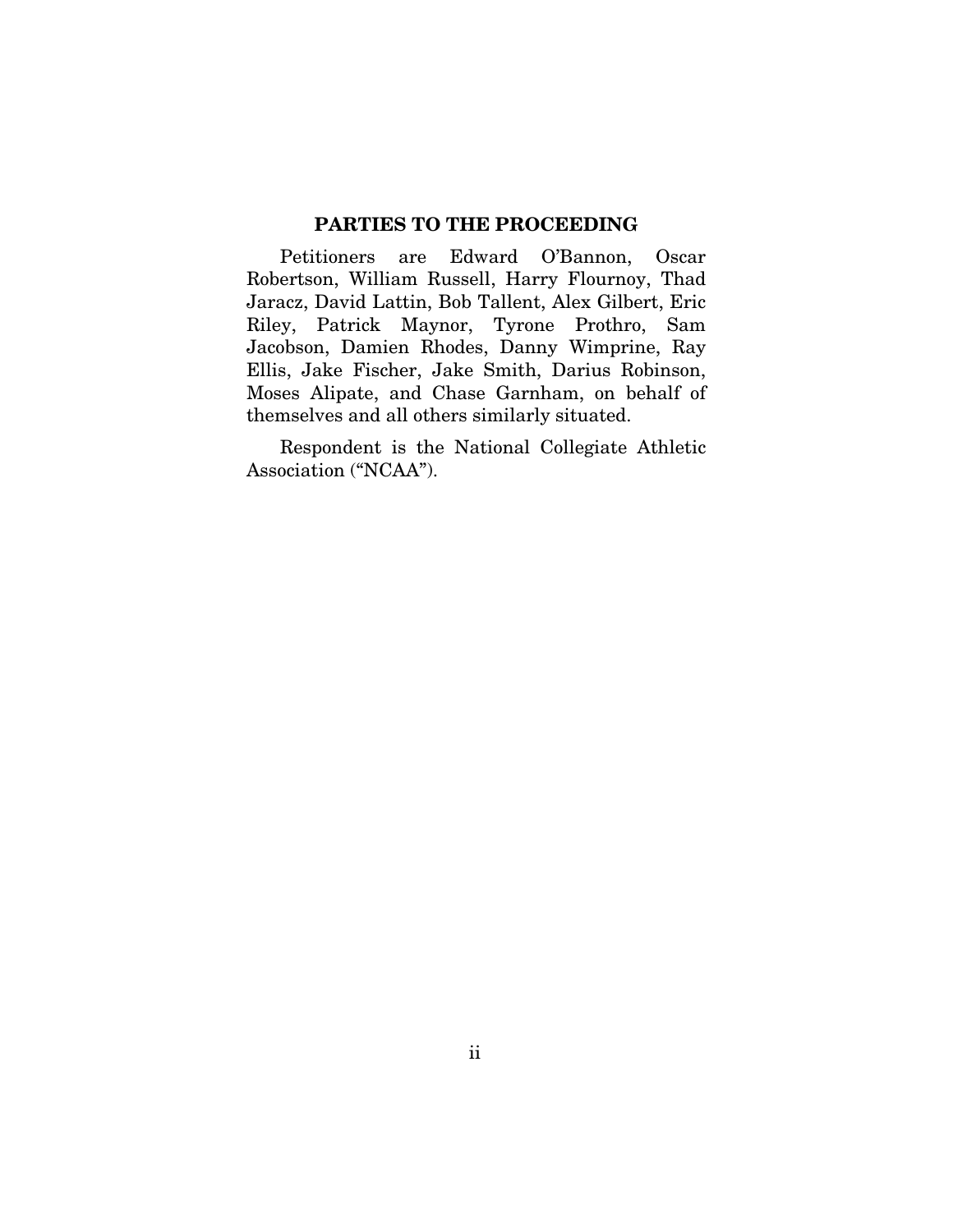## TABLE OF CONTENTS

<span id="page-3-0"></span>

|             | PARTIES TO THE PROCEEDING                                                                                                                                                                                             |
|-------------|-----------------------------------------------------------------------------------------------------------------------------------------------------------------------------------------------------------------------|
|             |                                                                                                                                                                                                                       |
|             |                                                                                                                                                                                                                       |
|             | PETITION FOR A WRIT OF CERTIORARI  1                                                                                                                                                                                  |
|             |                                                                                                                                                                                                                       |
|             |                                                                                                                                                                                                                       |
|             |                                                                                                                                                                                                                       |
|             |                                                                                                                                                                                                                       |
|             | REASONS FOR GRANTING THE WRIT 13                                                                                                                                                                                      |
| I.          | The Ninth Circuit's Embrace of<br>"Amateurism" as a Valid<br>Procompetitive Interest for the Purpose<br>of Determining a Proper Remedy Is<br>Inconsistent with Supreme Court<br>Precedent and Conflicts with Cases in |
| $A_{1}$     | The Ninth Circuit's Decision<br>Conflicts with This Court's                                                                                                                                                           |
| <b>B.</b>   | The Ninth Circuit's Judgment<br>Conflicts with Decisions in Other                                                                                                                                                     |
| $C_{\cdot}$ | Board of Regents Does Not<br>Support the Ninth Circuit's                                                                                                                                                              |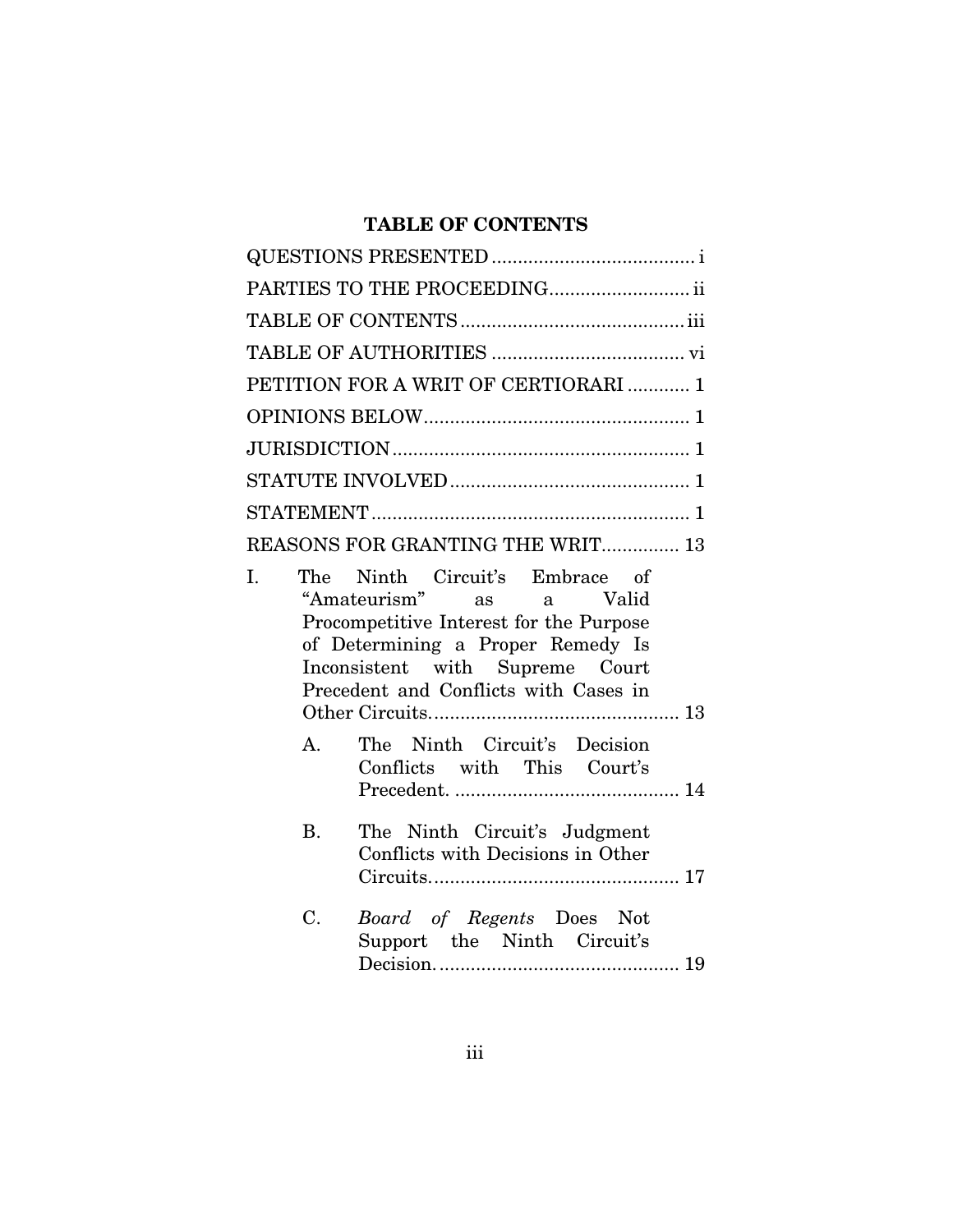| II. |                 | The Ninth Circuit's Decision to Require                                                                                                                                  |  |
|-----|-----------------|--------------------------------------------------------------------------------------------------------------------------------------------------------------------------|--|
|     |                 | Plaintiffs to Justify Remedies for                                                                                                                                       |  |
|     |                 | Antitrust Violations and Restrict the                                                                                                                                    |  |
|     |                 | <b>Remedial Power of District Courts Is</b>                                                                                                                              |  |
|     |                 | Inconsistent with Supreme Court                                                                                                                                          |  |
|     |                 | Precedent and Conflicts with Cases in                                                                                                                                    |  |
|     |                 |                                                                                                                                                                          |  |
|     | A.              | The Ninth Circuit's Decision to<br>Require Plaintiffs to Carry the<br>Burden of Proof for Justifying<br>Antitrust Remedies Conflicts<br>with Precedent In This Court and |  |
|     | <b>B.</b>       | The Ninth Circuit's Restriction of<br>the Remedial Power of Antitrust<br>Courts Conflicts with Decisions<br>of This Court and Other Courts 29                            |  |
|     |                 |                                                                                                                                                                          |  |
|     | <b>APPENDIX</b> |                                                                                                                                                                          |  |
|     | Appendix A      | Opinion of Ninth Circuit<br>Court of Appeals in O'Bannon<br>v. NCAA (September 30, 2015)  1a                                                                             |  |
|     | Appendix B      | Opinion of Northern District<br>of California in O'Bannon                                                                                                                |  |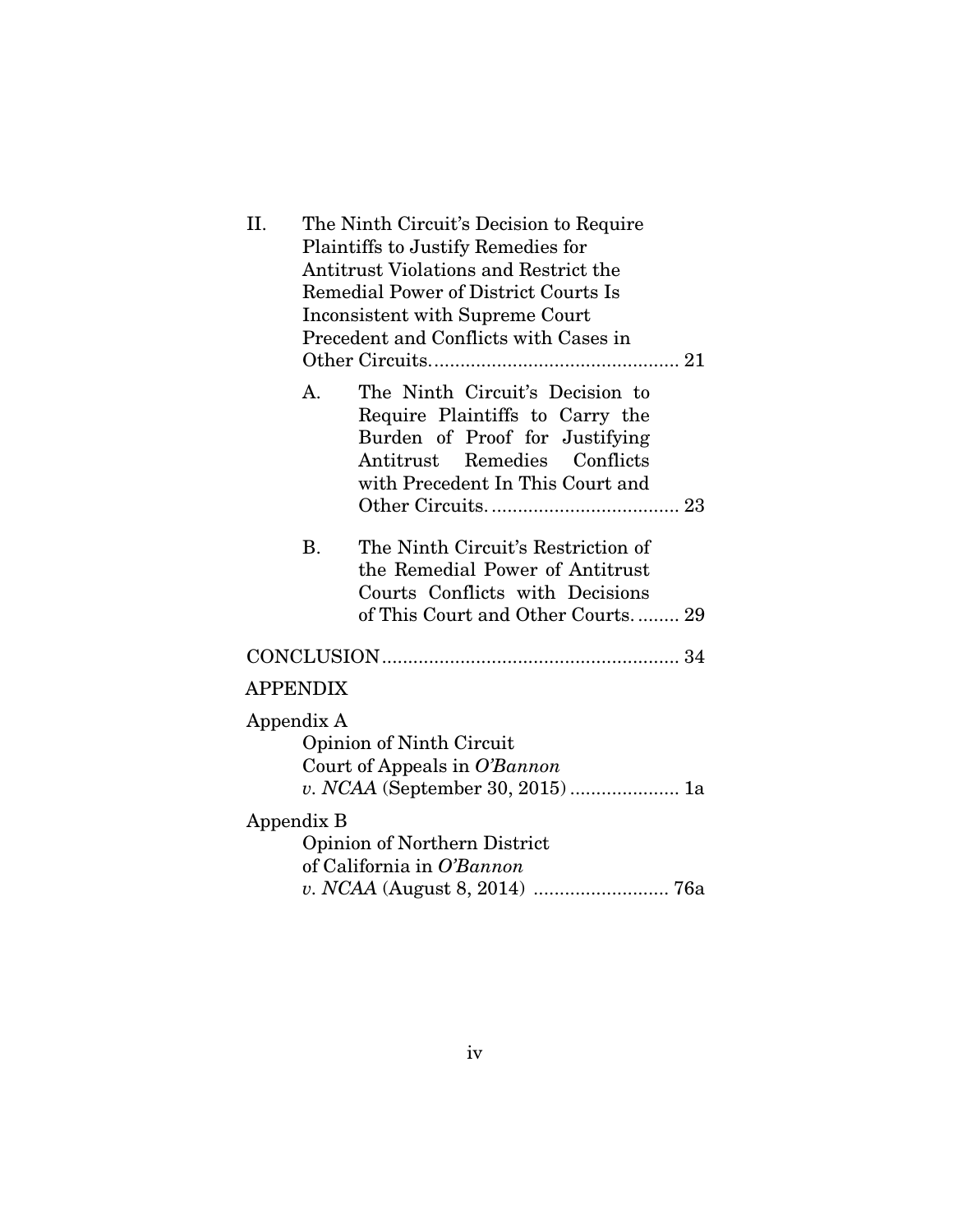| Appendix C                          |  |  |
|-------------------------------------|--|--|
| Permanent Injunction Order          |  |  |
| of Northern District of California  |  |  |
| in O'Bannon v. NCAA                 |  |  |
|                                     |  |  |
| Appendix D                          |  |  |
| <b>Order Denying Petition for</b>   |  |  |
| Rehearing En Banc of Ninth Circuit  |  |  |
| Court of Appeals in O'Bannon        |  |  |
| v. NCAA (December 16, 2015)  185a   |  |  |
| Appendix E                          |  |  |
| Judgment of Northern District       |  |  |
| of California (August 8, 2014) 187a |  |  |
| Appendix F                          |  |  |
| Sherman Act, $15$ U.S.C.A. $\S$ 1   |  |  |
|                                     |  |  |
|                                     |  |  |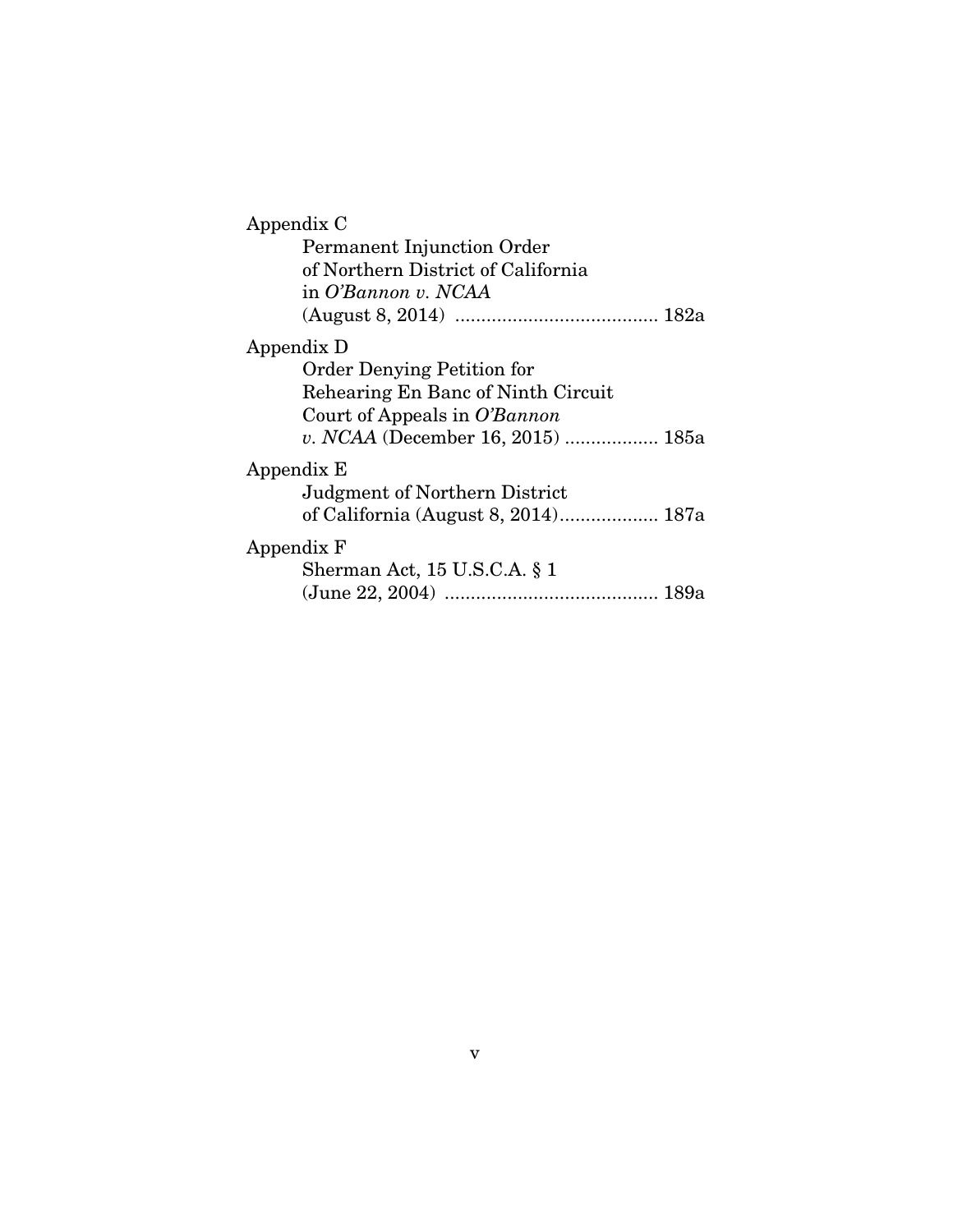## TABLE OF AUTHORITIES

## <span id="page-6-0"></span>**Cases**

| Board of Regents of Univ. of Oklahoma v.<br>Nat'l Collegiate Athletic Ass'n,<br>707 F.2d 1147 (10th Cir. 1983)<br>aff'd, 468 U.S. 85 (1984)17, 19, 20, 28 |
|-----------------------------------------------------------------------------------------------------------------------------------------------------------|
| Chicago Prof'l Sports Ltd. P'ship v.<br>Nat'l Basketball Ass'n,<br>961 F.2d 667 (7th Cir. 1992)  19, 32, 33                                               |
| F.T.C. v. Indiana Fed'n of Dentists,                                                                                                                      |
| F.T.C. v. Superior Court Trial Lawyers Ass'n,                                                                                                             |
| Ill. Tool Works Inc. v. Indep. Ink, Inc.,                                                                                                                 |
| Int'l Salt Co. v. United States,<br>332 U.S. 392 (1947) 23, 24, 25, 26, 30                                                                                |
| Kreuzer v. Am. Acad. of Periodontology,<br>735 F.2d 1479 (D.C. Cir. 1984) 27-28                                                                           |
| Law v. National Collegiate Athletic Ass'n.,<br>134 F.3d 1010 (10th Cir. 1998)  18-19                                                                      |
| Leegin Creative Leather Products, Inc. v. PSKS, Inc.,                                                                                                     |
| National Soc. of Profl Engineers v. United States,                                                                                                        |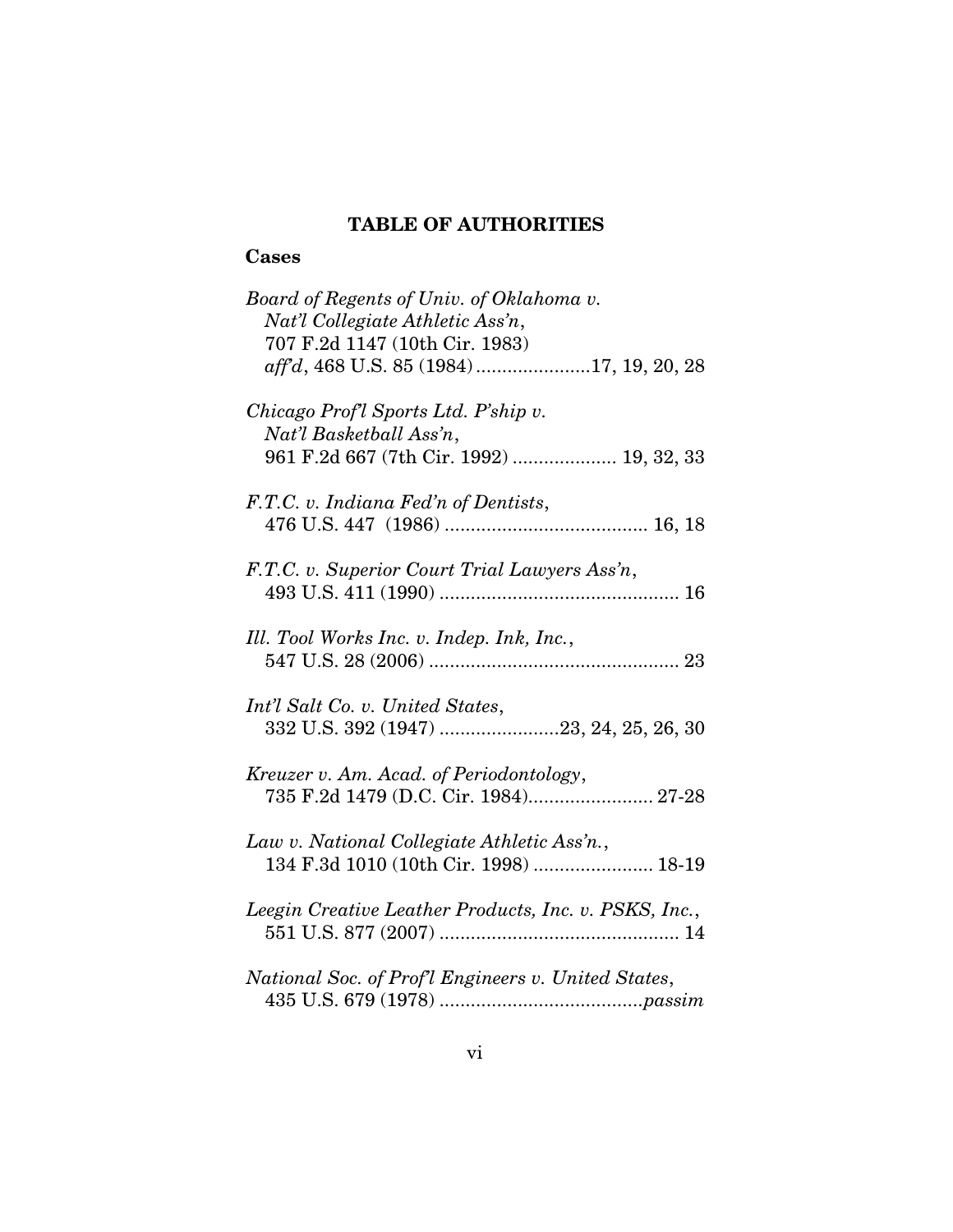| NCAA v. Board of Regents of the<br>University of Oklahoma,                                  |
|---------------------------------------------------------------------------------------------|
| North American Soccer League v.<br>National Football League,                                |
| O'Bannon v. Nat'l Collegiate Athletic Ass'n,                                                |
| Reazin v. Blue Cross & Blue Shield of<br>Kansas, Inc.,<br>899 F.2d 951 (10th Cir. 1990)  17 |
| Standard Oil Co. v. FTC,                                                                    |
| Standard Oil Co. v. United States,                                                          |
| Trabert & Hoeffer, Inc. v. Piaget Watch Corp.,<br>633 F.2d 477 (7th Cir. 1980)  25, 26      |
| United States v. Brown Univ. in Providence<br>in State of R.I.,                             |
| United States v. Capitol Serv., Inc.,                                                       |
| United States v. Joint Traffic Assn.,                                                       |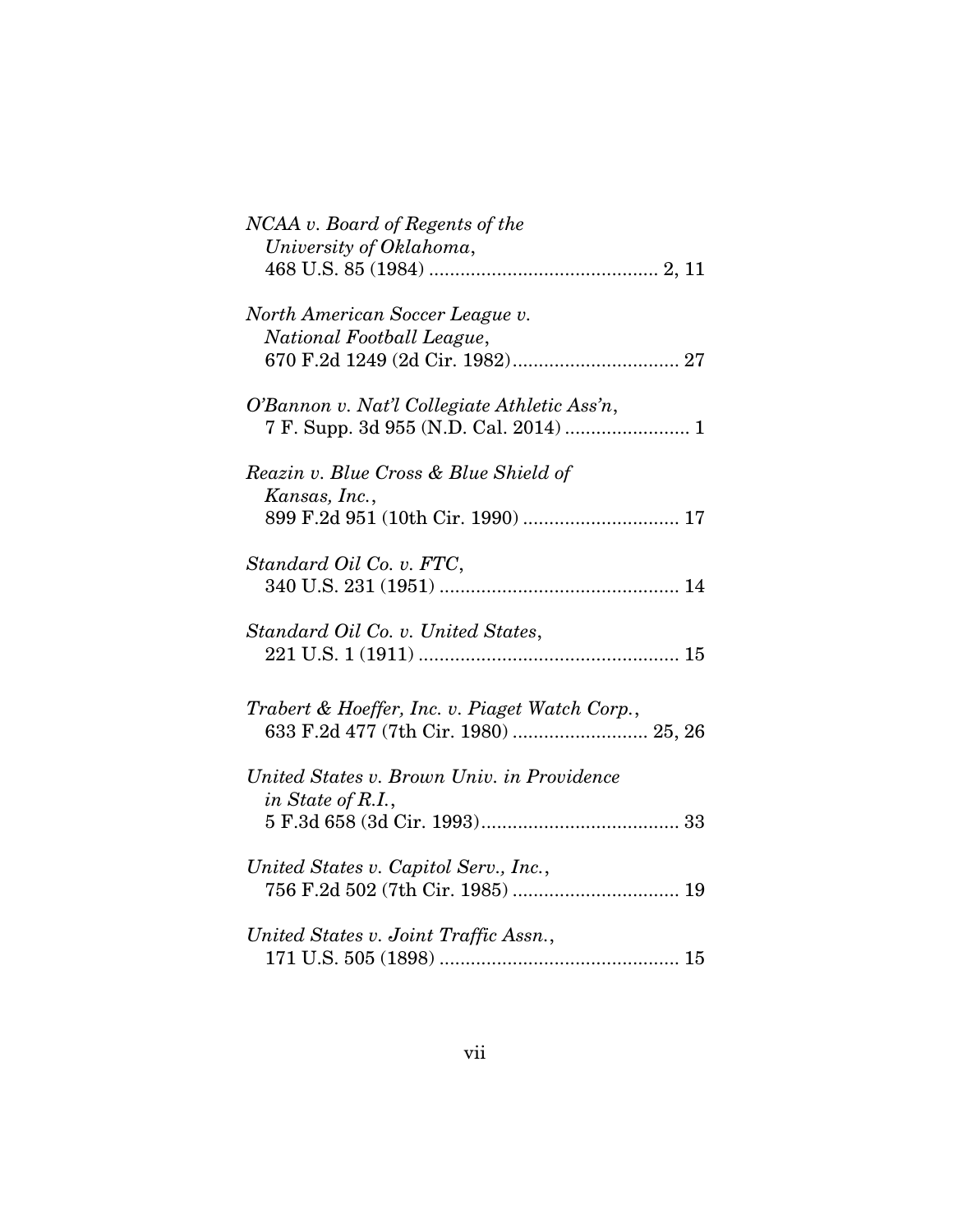| United States v. Parke, Davis & Co.,                              |
|-------------------------------------------------------------------|
| United States v. Philadelphia National Bank,                      |
| United States v. Socony-Vacuum Oil Co.,                           |
| United States v. Trans-Missouri Freight Assn.,                    |
| United States v. United States Gypsum Co.,                        |
| United States v. Ward Baking Co.,                                 |
| Wilk v. Am. Med. Ass'n, 719 F.2d 207                              |
| Zenith Radio Corp. v. Hazeltine Research, Inc.,                   |
| <b>Statutes</b>                                                   |
|                                                                   |
|                                                                   |
| <b>Other Authorities</b><br>7 P. Areeda, Antitrust Law (1986)  33 |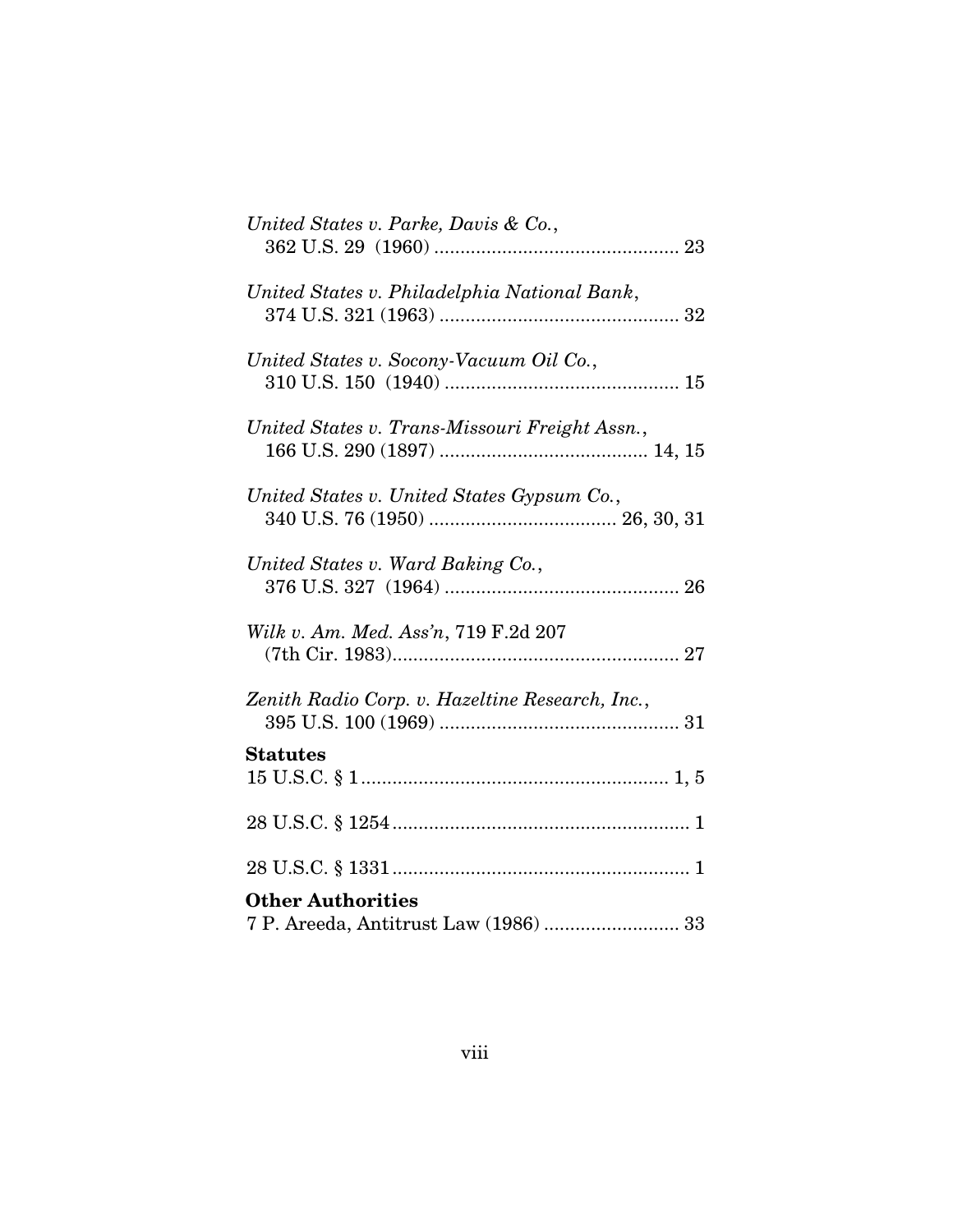### <span id="page-9-0"></span>PETITION FOR A WRIT OF CERTIORARI

Petitioners Edward C. O'Bannon, Jr., et al., on behalf of themselves and all others similarly situated, respectfully petition for a writ of certiorari to review the judgment of the United States Court of Appeals for the Ninth Circuit.

## OPINIONS BELOW

<span id="page-9-1"></span>The opinion of the Ninth Circuit (Pet. App. 1a) is published at 802 F.3d 1049 (2015). The opinion of the United States District Court, Northern District of California (Pet. App. 76a) is published at *O'Bannon v. Nat'l Collegiate Athletic Ass'n*, 7 F. Supp. 3d 955 (N.D. Cal. 2014).

### **JURISDICTION**

<span id="page-9-2"></span>The District Court had federal question jurisdiction over Petitioners' federal antitrust claims pursuant to 28 U.S.C. § 1331. The Court of Appeals denied Petitioners' timely petition for rehearing en banc on December 16, 2015. Pet. App. 185a. This Court has jurisdiction under 28 U.S.C. § 1254(1).

### STATUTE INVOLVED

<span id="page-9-3"></span>Section 1 of the Sherman Act, 15 U.S.C. § 1, provides in pertinent part: "Every contract, combination in the form of trust or otherwise, or conspiracy, in restraint of trade or commerce among the several States, or with foreign nations, is declared to be illegal."

#### STATEMENT

<span id="page-9-4"></span>This case presents fundamental questions of federal antitrust law in an important context: the multi-billion-dollar business of college athletics. In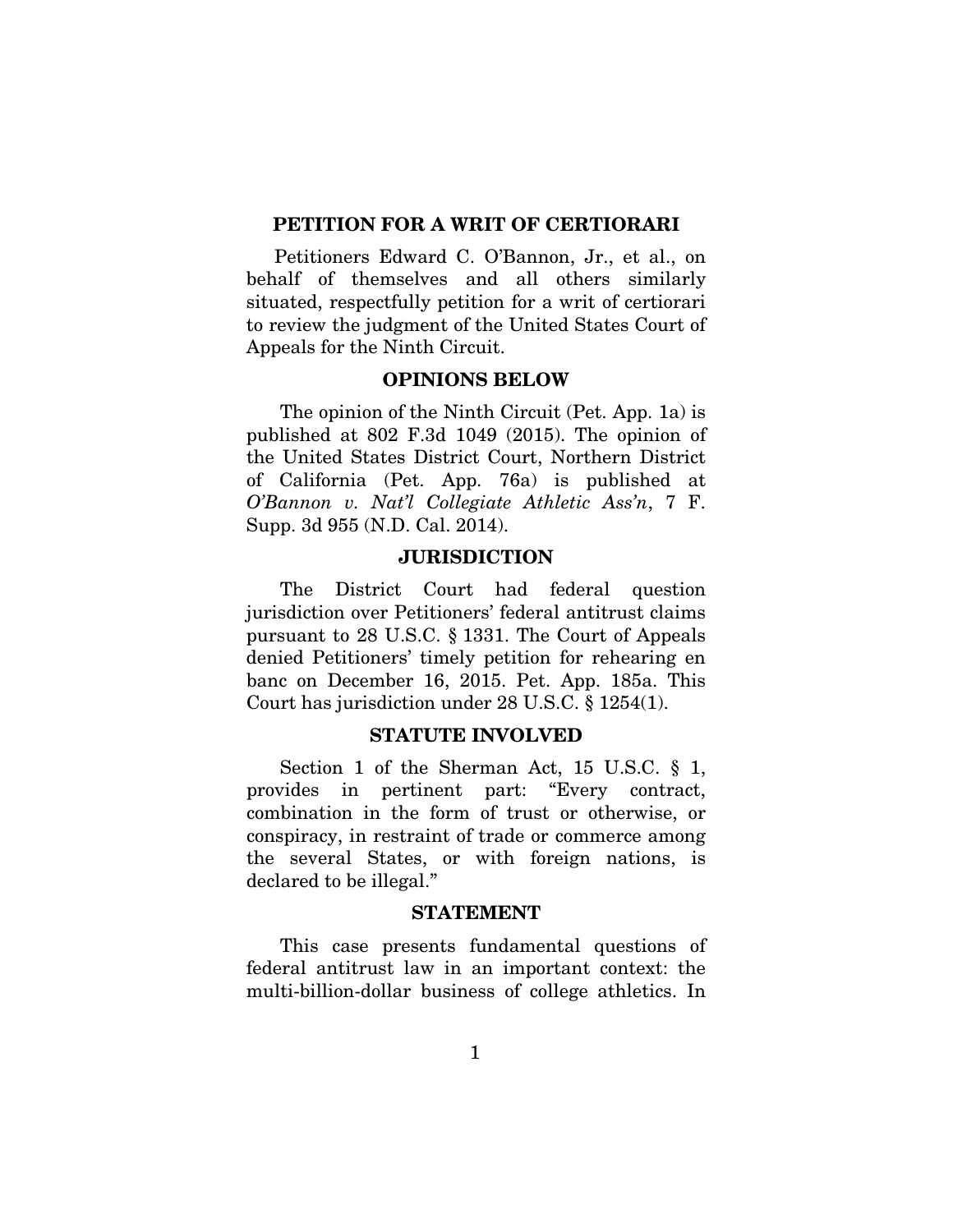this case, the Ninth Circuit unanimously affirmed the judgment of the District Court that rules of the National Collegiate Athletic Association ("NCAA") prohibiting college athletes from being paid for the use of their names, images, and likenesses ("NILs") were an unlawful restraint of trade in violation of Section 1 of the Sherman Antitrust Act. The Ninth Circuit properly rejected the NCAA's threshold arguments that it is entitled to blanket antitrust immunity under *NCAA v. Board of Regents of the University of Oklahoma*, 468 U.S. 85 (1984); that the challenged restraint is not commercial; and that the athletes do not suffer injury-in-fact.

However, the Ninth Circuit departed from this Court's decisions and from decisions in other circuits in rejecting a portion of the remedy ordered by the District Court. The District Court had permanently enjoined the NCAA from prohibiting its member schools from giving college athletes scholarships (i) up to the full cost of attendance at their respective schools and (ii) up to \$5,000 per year in deferred compensation, to be held in trust for college athletes until they leave college. Pet. App. 182a-184a. The Ninth Circuit incorrectly held that the District Court erred in imposing the second part of this remedy despite the District Court's detailed findings, based in large part on the NCAA's own evidence and admissions during five years of litigation and a three-week bench trial, that voluntary payments of up to \$5,000 (held in trust) "*would not harm consumer demand for the NCAA's product*" and are a less restrictive alternative to the restraint. Pet. App. 123a (emphasis added).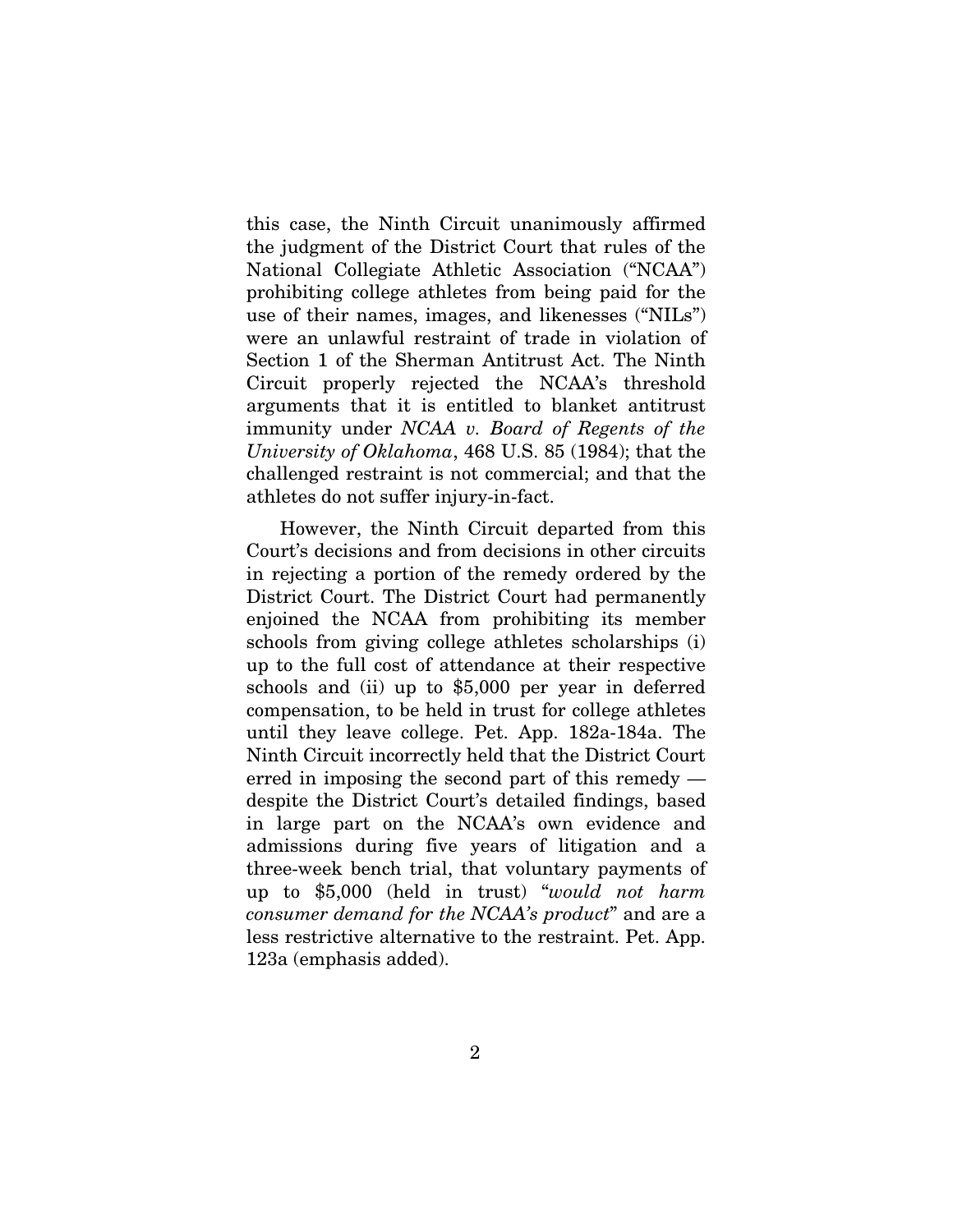The Ninth Circuit's decision creates two points of conflict with precedent of this Court and other courts. First, in eliminating a portion of the District Court's remedy, the Ninth Circuit improperly credited as a procompetitive benefit the NCAA's conception of "amateurism," which the NCAA defined as the prohibition on college athlete compensation. So defined, "amateurism" is not an "effect" of the restraint at all, much less a procompetitive effect. It is simply another way of describing the restraint itself. In truncating the District Court's remedy, the Ninth Circuit thus impermissibly turned Rule of Reason analysis into a tautology and allowed the NCAA to recharacterize the suppression of competition in compensating college athletes for their NILs as an alleged "procompetitive benefit."

Second, the Ninth Circuit formulated a remedial standard for antitrust violations that is inconsistent with this Court's precedent and decisions in other circuits. The Ninth Circuit incorrectly held that an antitrust plaintiff seeking a remedy for a defendant's violation of Section 1 of the Sherman Act bears the burden of making a "strong evidentiary showing" that the remedy for the defendant's restraint of trade is "viable" and "virtually as effective" in serving the alleged purposes of the restraint, "without significantly increased cost." Pet. App. 51a. The Ninth Circuit was wrong to put the burden on the plaintiff rather than the defendants. Moreover, the Ninth Circuit improperly cabined the authority of district courts by engrafting onto the determination of proper antitrust *remedies* a "less restrictive alternative" test that is applicable only to determinations of *liability* under the Rule of Reason.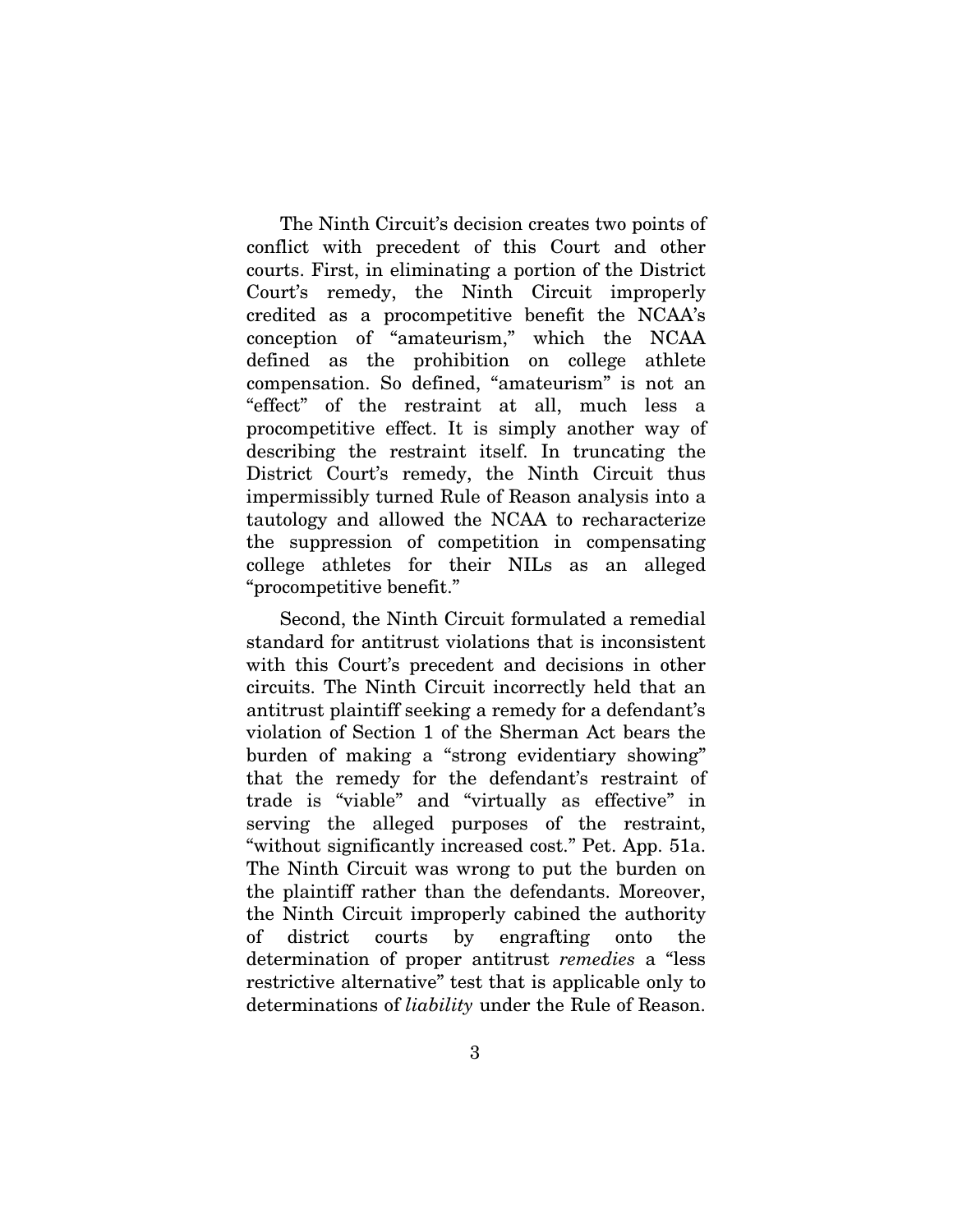This Court has made clear that the antitrust statutes vest the district courts with broad remedial power, with no requirement that the courts make the kinds of findings on which the Ninth Circuit insisted (e.g., that a remedy is "virtually as effective" as the restraint in serving its alleged purposes, "without significantly increased cost"). *Id.* The Ninth Circuit would put an unlawful straitjacket on federal judicial authority and create a standard for antitrust remedies that is at odds with decisions of this Court and other circuits.

This Court's plenary review is amply warranted.

1. *Introduction.* College athletics is indisputably big business. Division I football and men's basketball command billions of dollars each year, with NCAA executives, conference commissioners, coaches, and athletic directors earning eye-popping salaries. But the athletes  $-$ 98% of whom will never go pro —cannot receive *any* payments whatsoever, by fiat. NCAA rules prohibit current college athletes from receiving compensation, from any source, for, among other things, the use and licensing of their names, images, and likenesses ("NILs") in live game telecasts, videogames, and game re-broadcasts (uses for which professional athletes in the same sports are compensated).

In 2009, Petitioner O'Bannon sued the NCAA, Collegiate Licensing Company ("CLC"), and (later) Electronic Arts, Inc. ("EA") after seeing an unauthorized depiction of himself — a playable "avatar" with matching physical characteristics and his jersey number — in an NCAA college basketball videogame. Pet. App. 7a. O'Bannon and his fellow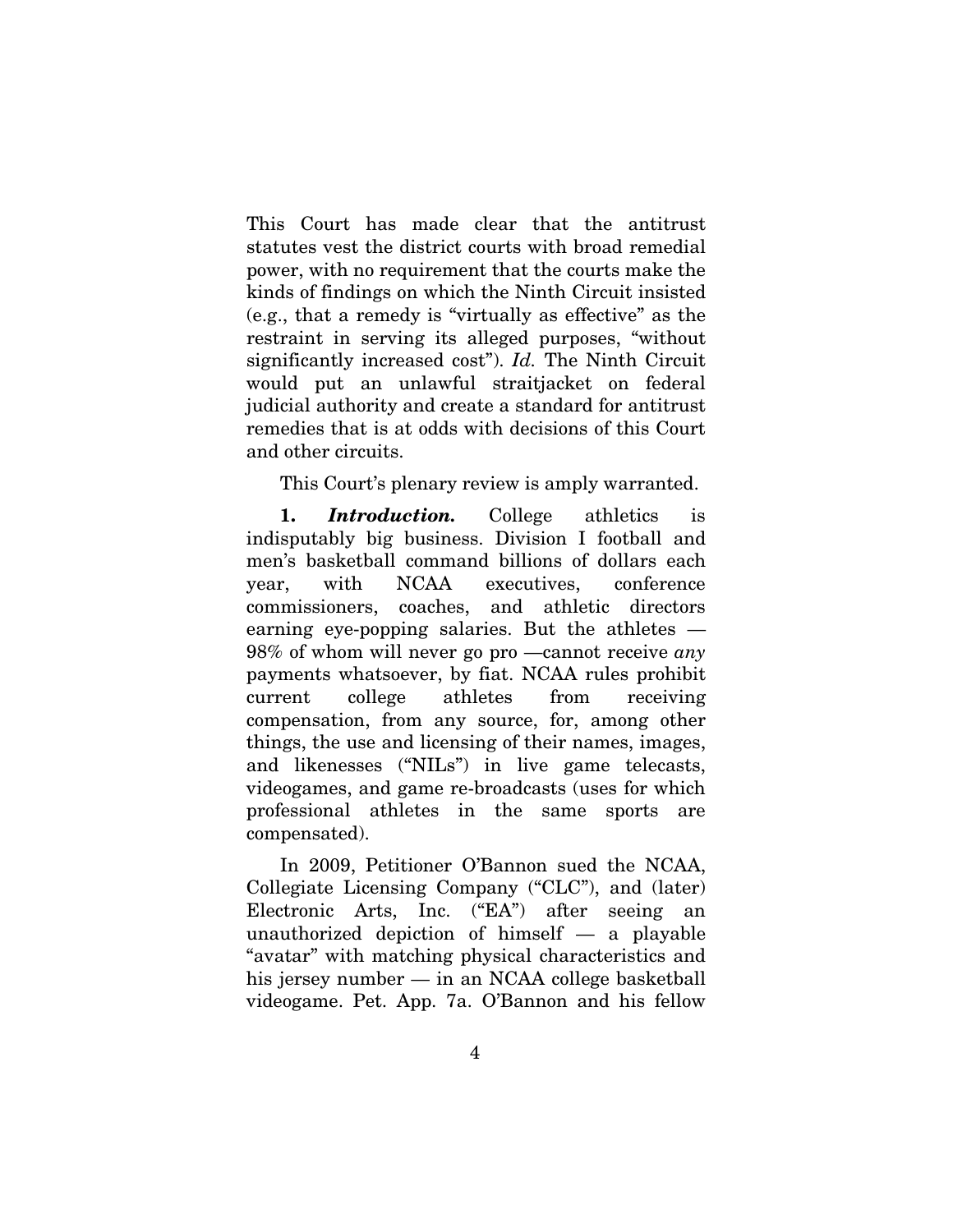class representatives alleged that the NCAA, its member schools, and their co-conspirators have agreed to fix at zero the compensation for the commercial use of Plaintiffs' NILs, in violation of Section 1 of the Sherman Act, 15 U.S.C. § 1. Five years of pre-trial proceedings yielded extensive discovery, a \$40 million settlement releasing EA and CLC, the District Court's certification of an injunctive class of current and former Football Bowl Subdivision ("FBS") football players and Division I men's basketball players, and a partial victory for Plaintiffs at summary judgment.

2. *The District Court's decision.* In June 2014, the District Court held a bench trial that featured 25 witnesses, most of whom were sponsored by the NCAA. Over three weeks, the District Court had ample opportunity to assess the witnesses' credibility and frequently posed questions to witnesses. Following extensive post-trial briefing, the District Court issued 99 pages of detailed findings of fact and conclusions of law, entered judgment for Plaintiffs, and issued a permanent injunction. Pet. App. 76a-181a, 182a-184a.

The District Court identified two relevant antitrust markets: (1) the college education market, in which schools compete to recruit high school athletes by offering bundles of goods and services that include scholarships, facilities, and other incentives; and (2) the group-licensing market, in which college athletes would license their collective NILs on a group basis for use in television media and videogames absent the restraint. Pet. App. 83a-96a. Proceeding under the Rule of Reason, the District Court turned to the competitive effects of the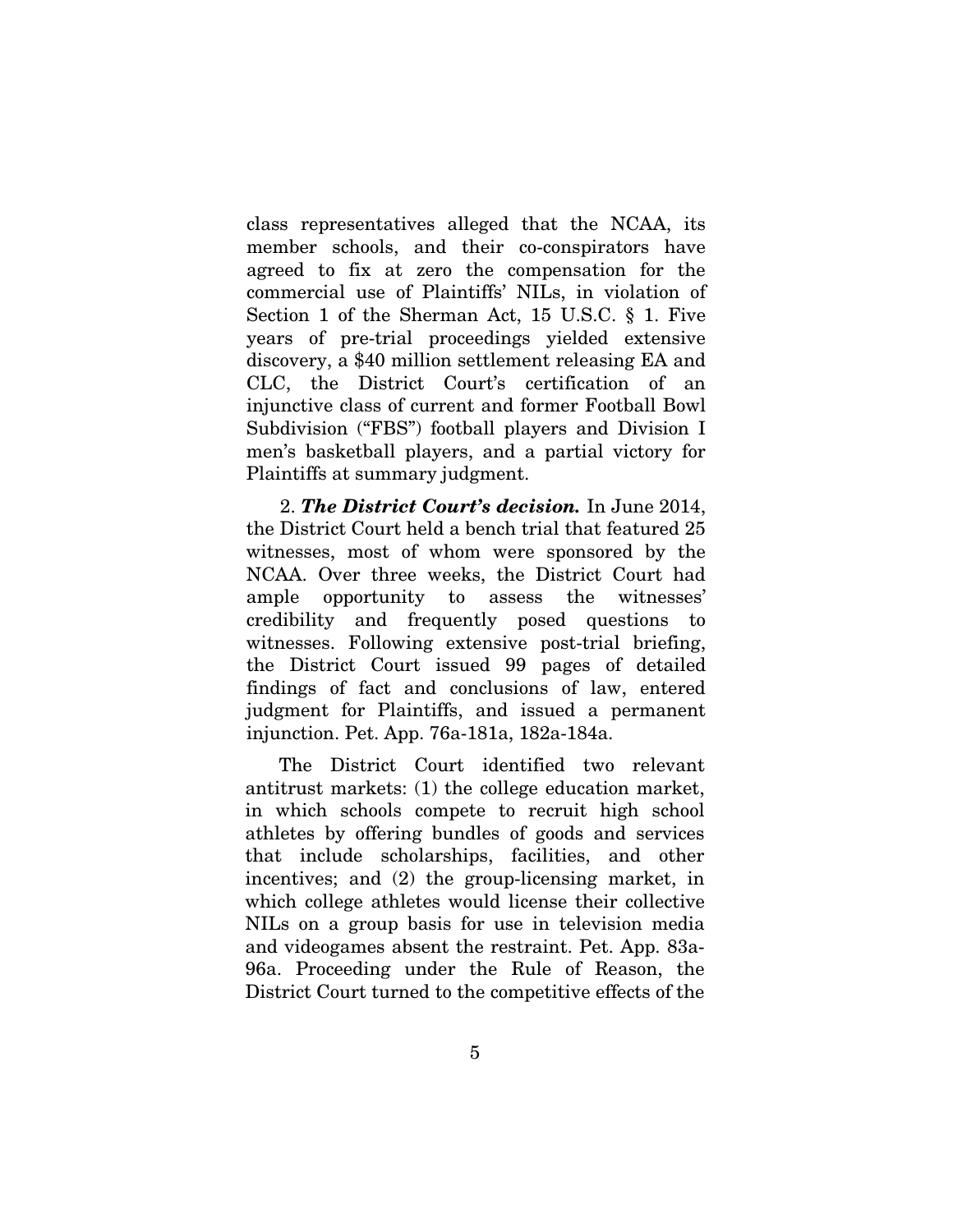restraint. Backed by overwhelming evidence, it found significant anticompetitive effects in the college-education market (but not the grouplicensing market) because, absent the restraint, schools would offer compensation for the use of college athletes' NILs that exceeds current scholarship levels and even the true costs of attendance. *Id.* at 129a-158a.

The NCAA acknowledged the restraint — its chief economic expert, Daniel Rubinfeld, presented a case study on the NCAA as a "cartel" in his textbook — but countered at trial that the restraint serves procompetitive purposes by preserving "amateurism" (and, in turn, consumer demand for college sports), maintaining competitive balance among the schools, promoting the "integration of academics and athletics," and increasing output. Pet. App. 100a-121a. The District Court made extensive findings rejecting nearly all of these proposed procompetitive  $effects<sup>1</sup>$  $effects<sup>1</sup>$  $effects<sup>1</sup>$  and on appeal the NCAA abandoned all but "amateurism." *Id.* at 158a-170a; Pet. App. 46a.

At trial, the NCAA defined "amateurism" as the prohibition on compensation for college athletes. The District Court, however, found that the NCAA's adherence to its conception of "amateurism" had been inconsistent and that the history of "amateurism" has been fluid and manipulable. Pet. App. 160a-161a. In any event, the District Court

<span id="page-14-0"></span> $\overline{a}$ 

<sup>1</sup> The Court found that restrictions on *large* amounts of NIL compensation "may" help integrate college athletes into their academic communities, but there was no justification for the current rule mandating no NIL payments at all. Pet. App. 168a.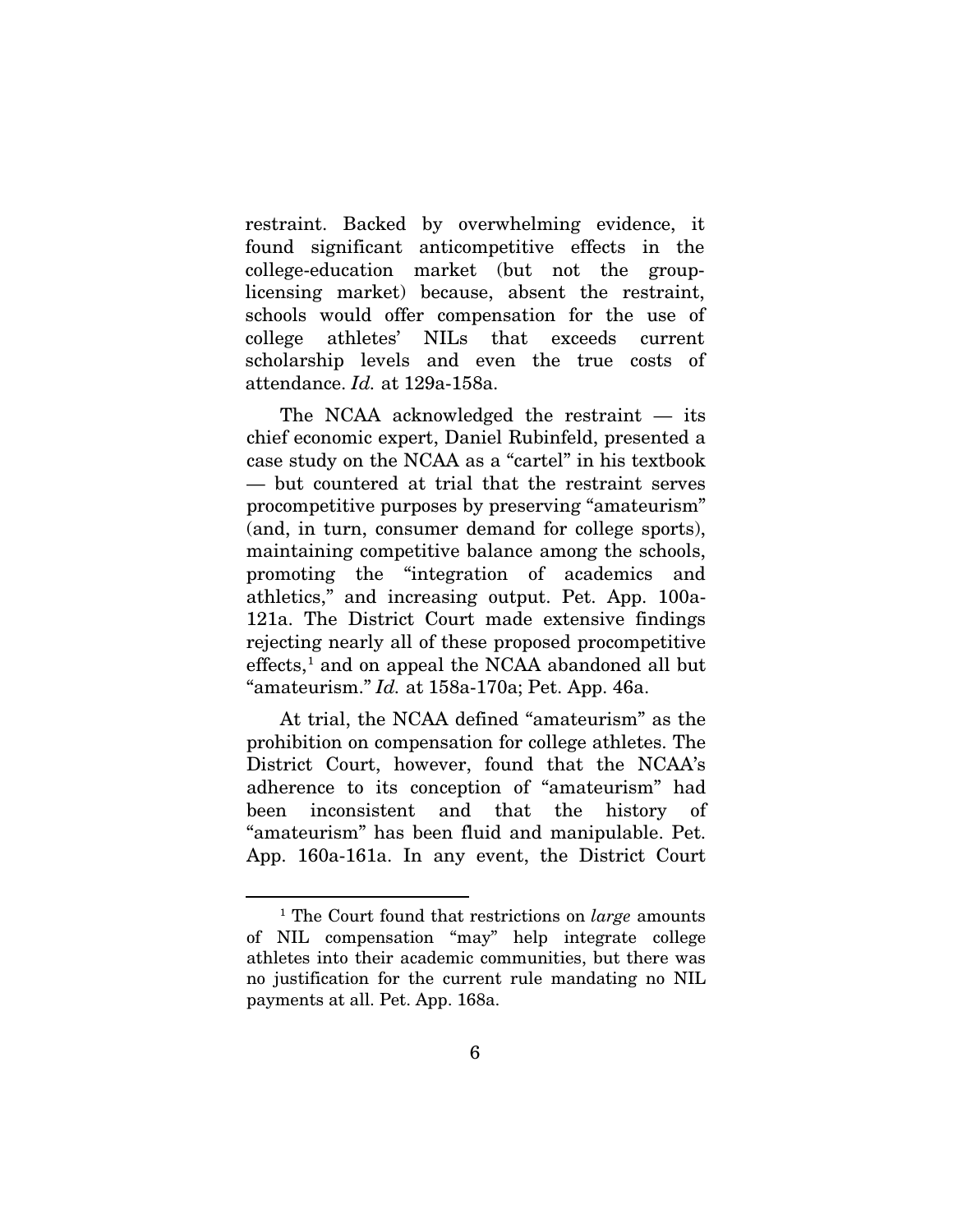recognized that amateurism was material only to the extent it promoted consumer demand, and it found no evidence to support the NCAA's claim that its prohibition on pay was essential to the popularity of college athletics or that small payments to college athletes would reduce their popularity. In fact, the NCAA's own witnesses acknowledged that consumer demand falls along a continuum, and that modest payments to athletes would be consistent with NCAA interpretations of "amateurism." *Id.* at 162a. Neal Pilson, a former president of CBS Sports and the NCAA's expert on consumer interest, testified that "a million dollars would trouble me and \$5000 wouldn't, but that's a pretty good range." SER180. Bernard Muir of Stanford testified that while payments of six or seven figures per athlete would be too high, some lesser sum would not undermine "amateurism." SER365.

Ultimately, the District Court found that the "driving force" behind the popularity of college sports is not any prohibition on pay but rather school loyalty and geography. Pet. App. 110a-111a. The District Court cited a wealth of evidence in support of this conclusion, and noted that, by contrast, there was no credible evidence to support the NCAA's claim that the prohibition on compensation has contributed to the popularity of college athletics. *Id.* at 162a-163a. At various junctures, the District Court found the NCAA's evidence "unpersuasive," "not sufficient," "flaw[ed]," and "not credible." *Id.* at 101a, 104a, 107a, 119a, 160a, 162a, 164a, 165a, 166a.

Although the District Court rejected the claim that the NCAA's flat ban on NIL compensation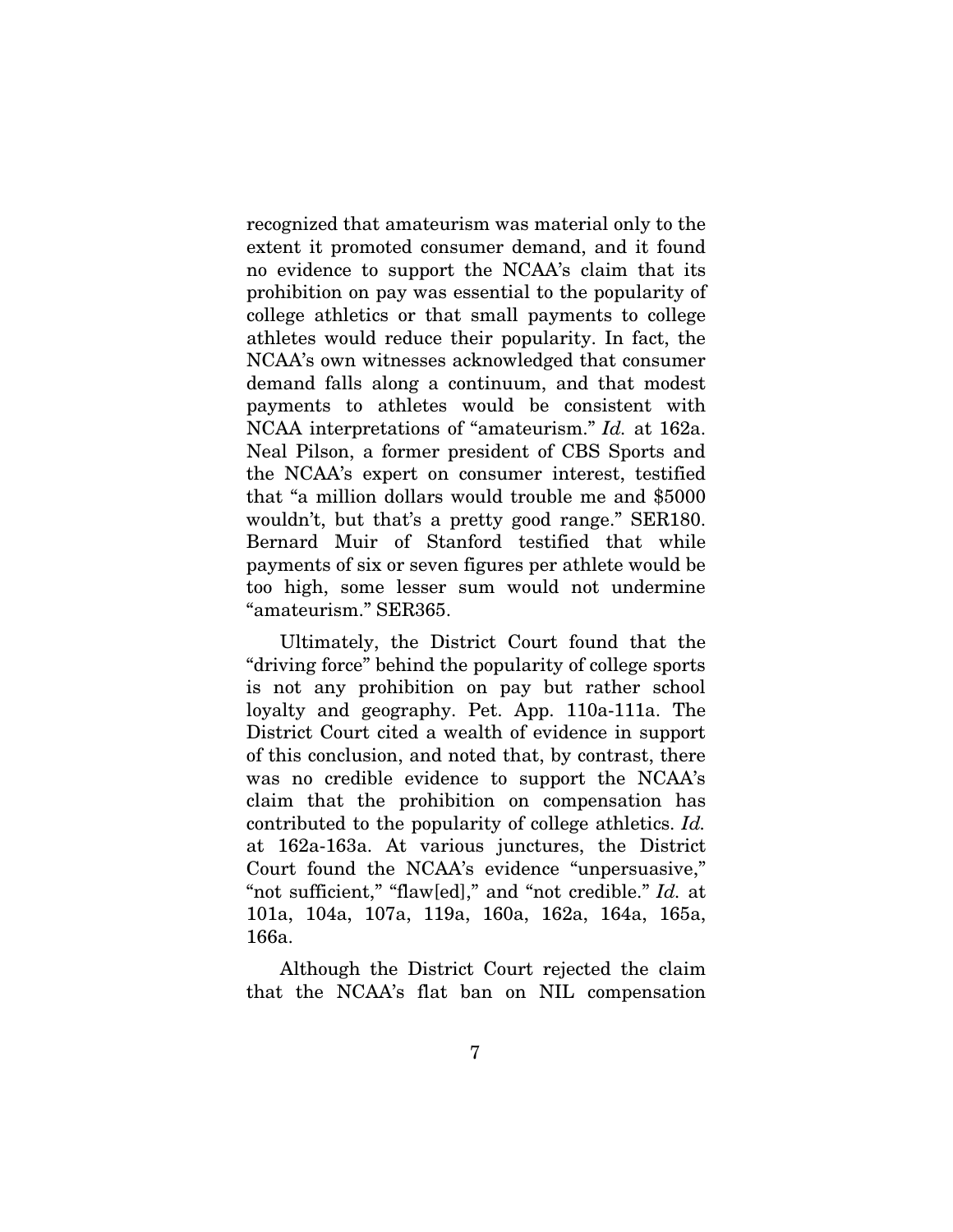served to promote consumer demand for college sports, it nevertheless found that preventing schools from paying college athletes "*large* sums of money while they are enrolled in school *may* serve to increase consumer demand for its product." *Id.* at 170a (emphasis added). Notably, such a restraint (one that bars only "large" NIL payments above the cost of attendance) went far beyond the absolute ban on NIL pay for athletes that the NCAA had adopted and the plaintiffs had challenged.

Moreover, the District Court found that, even if the challenged restraint could be justified by its effect on consumer demand, two readily identifiable alternatives existed:

First, the NCAA could permit FBS football and Division I basketball schools to award stipends to student-athletes up to the full cost of attendance, as that term is defined in the NCAA's bylaws, to make up for any shortfall in its grants-in-aid. Second, the NCAA could permit its schools to hold in trust limited and equal shares of its licensing revenue to be distributed to its studentathletes after they leave college or their eligibility expires. The NCAA could also prohibit schools from funding the stipends or payments held in trust with anything other than revenue generated from the use of the student-athletes' own names, images, and likenesses. . . . Neither of these practices would undermine consumer demand for the NCAA's products nor hinder its member schools' efforts to educate student-athletes.

Pet. App. 173a, 177a.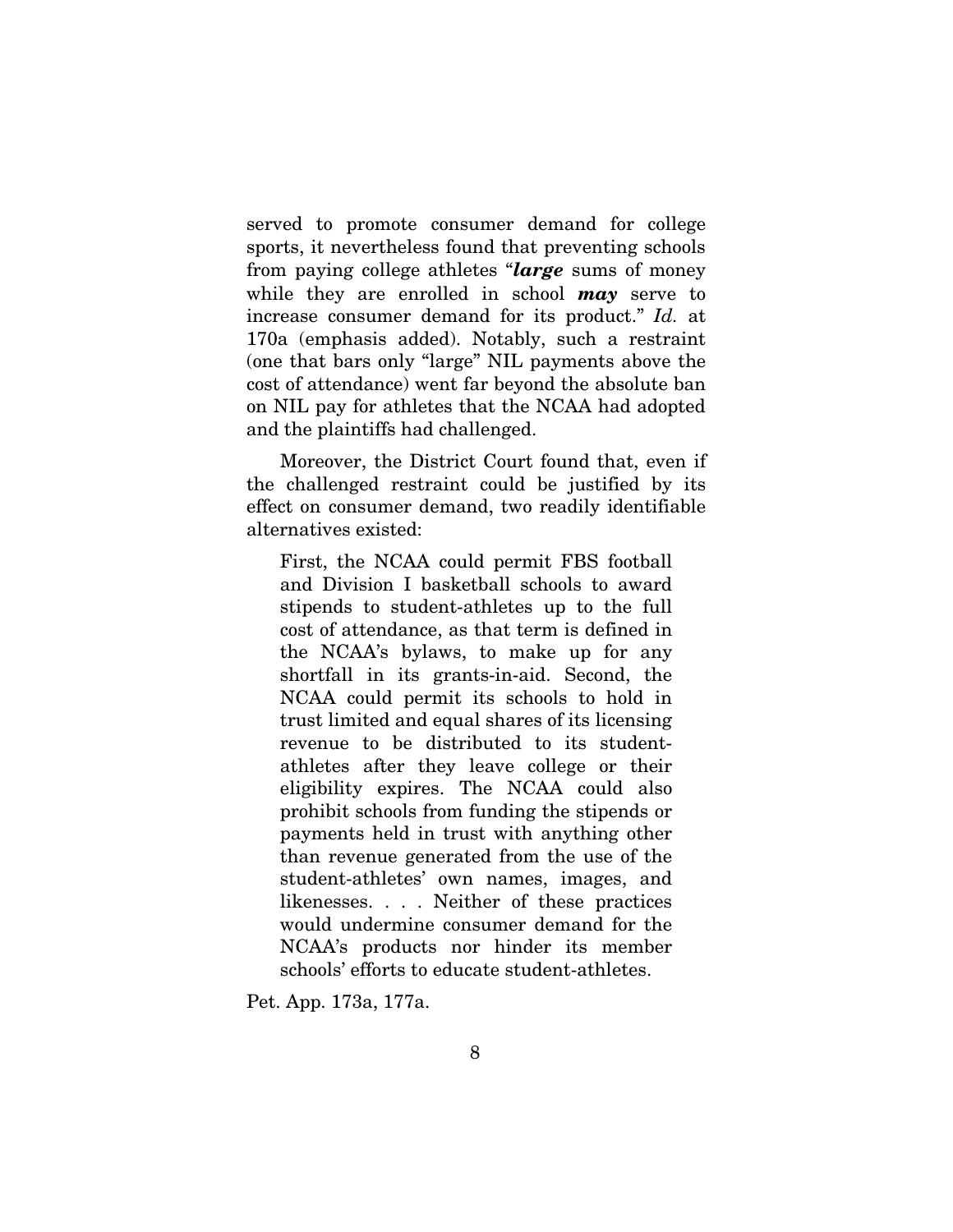After entering judgment for Plaintiffs, the District Court permanently enjoined the NCAA from prohibiting its member schools from awarding scholarships up to the full cost of attendance or providing up to \$5,000 per year in deferred payments to student athletes. Pet App. 182a-184a.

3. *The Decision Below.* The Ninth Circuit (per Bybee, J., and Quist, J. (sitting by designation), with Thomas, C.J., concurring in part and dissenting in part) affirmed in part and reversed in part. First, the Ninth Circuit unanimously affirmed the NCAA's antitrust liability for fixing the price that college athletes pay to attend college and properly rejected the NCAA's claim to immunity under *Board of Regents*. Pet. App. 22a-29a. The Ninth Circuit recognized that the NCAA's conduct imposed a "significant anticompetitive effect on the college education market." *Id.* at 46a. The Court found the requirement that NCAA members "value the athletes' NILs at zero" constituted a "price fixing agreement" governing "one component of an overall price." *Id.* at 43a, 45a. The Court of Appeals opined that the harm suffered by college athletes subject to this price fixing agreement "satisfied the plaintiffs' initial burden under the Rule of Reason." *Id.* at 44a.

The Ninth Circuit next explained that the NCAA's procompetitive justification focused solely on the supposed benefits of "the promotion of amateurism." *Id.* at 46a. The Court of Appeals rejected the claim that amateurism increased choice available to student-athletes." *Id.* at 47a-48a. And it deemed "irrelevant" the NCAA's "historical commitment to amateurism." *Id.* at 47a, 49a. Accordingly, the Ninth Circuit correctly affirmed the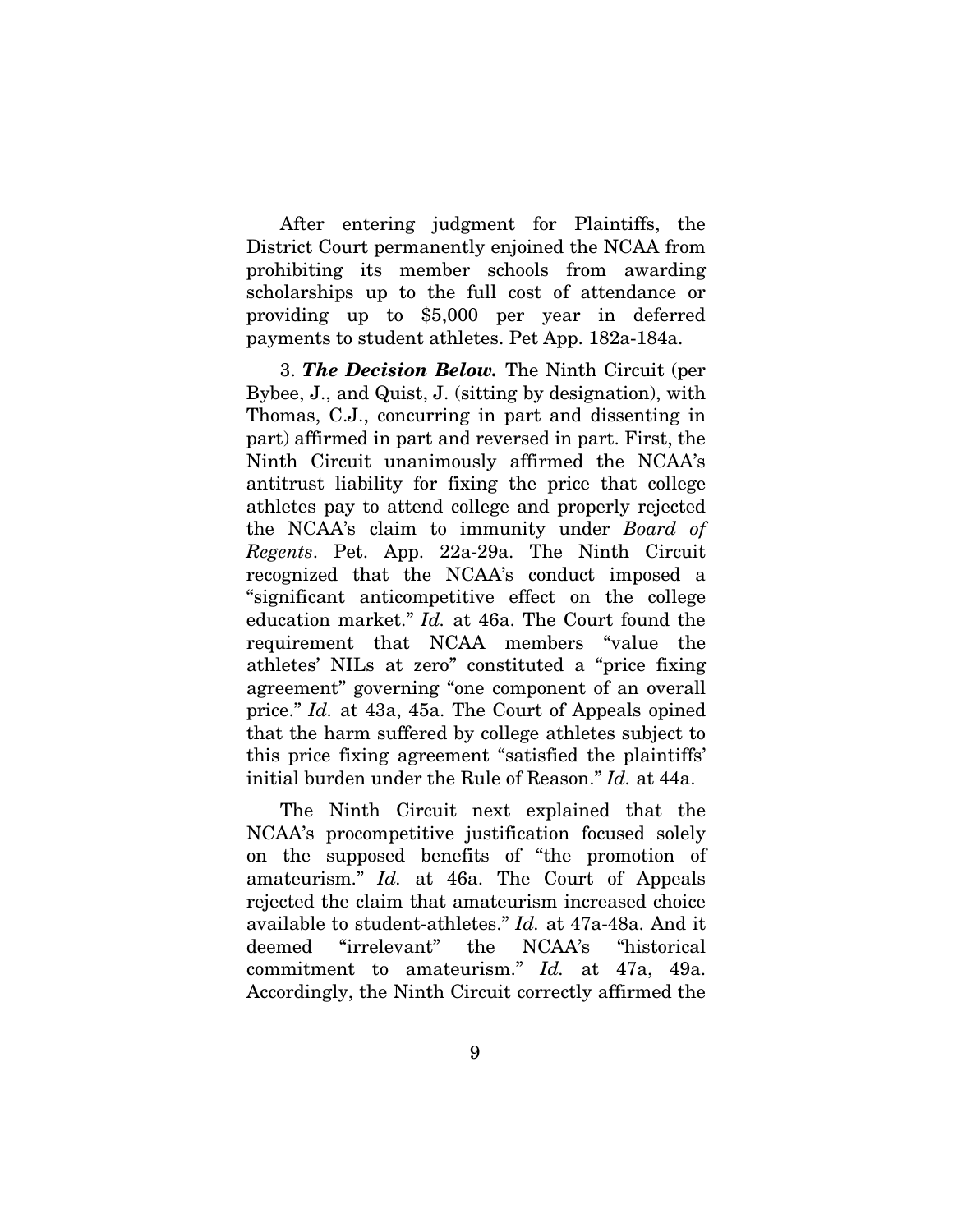District Court's injunction allowing NCAA schools to award scholarships, or "grants-in-aid," that cover the full cost of attending college, rather than simply tuition, room, board and books. *Id.* at 52a-55a.

However, the Ninth Circuit improperly rejected the second part of the relief ordered by the District Court: the portion of the injunction allowing NCAA schools to pay college athletes up to \$5,000 in deferred compensation for their NILs. In overturning that part of the remedy, the Ninth Circuit embraced the tautology proposed by the NCAA – that "amateurism" justified the non-payment of college athletes because "not paying student athletes is *precisely* what makes them amateurs." *Id.* at 56a (emphasis in original); *id.* at 57a n.20 ("[I]f you're paid for performance, you're not an amateur."). Thus, despite paying lip service to the point that "amateurism" was relevant only because of its effect on consumer demand (*id.* at 56a n.20), the Ninth Circuit accepted the prohibition on athlete compensation as a procompetitive effect of the restraint and, in so doing, validated a (supposedly) procompetitive effect that was *identical* to the restraint.

Following from its embrace of the NCAA's tautology, the Court of Appeals framed the relevant question regarding the trust fund remedy as "[w]hether the alternative of allowing students to be paid NIL compensation unrelated to their educational expenses is 'virtually as effective' in preserving amateurism as *not* allowing compensation." *Id.* at 55a-56a (emphasis added). This formulation removed the critical question — the effect on consumers — from the analysis, making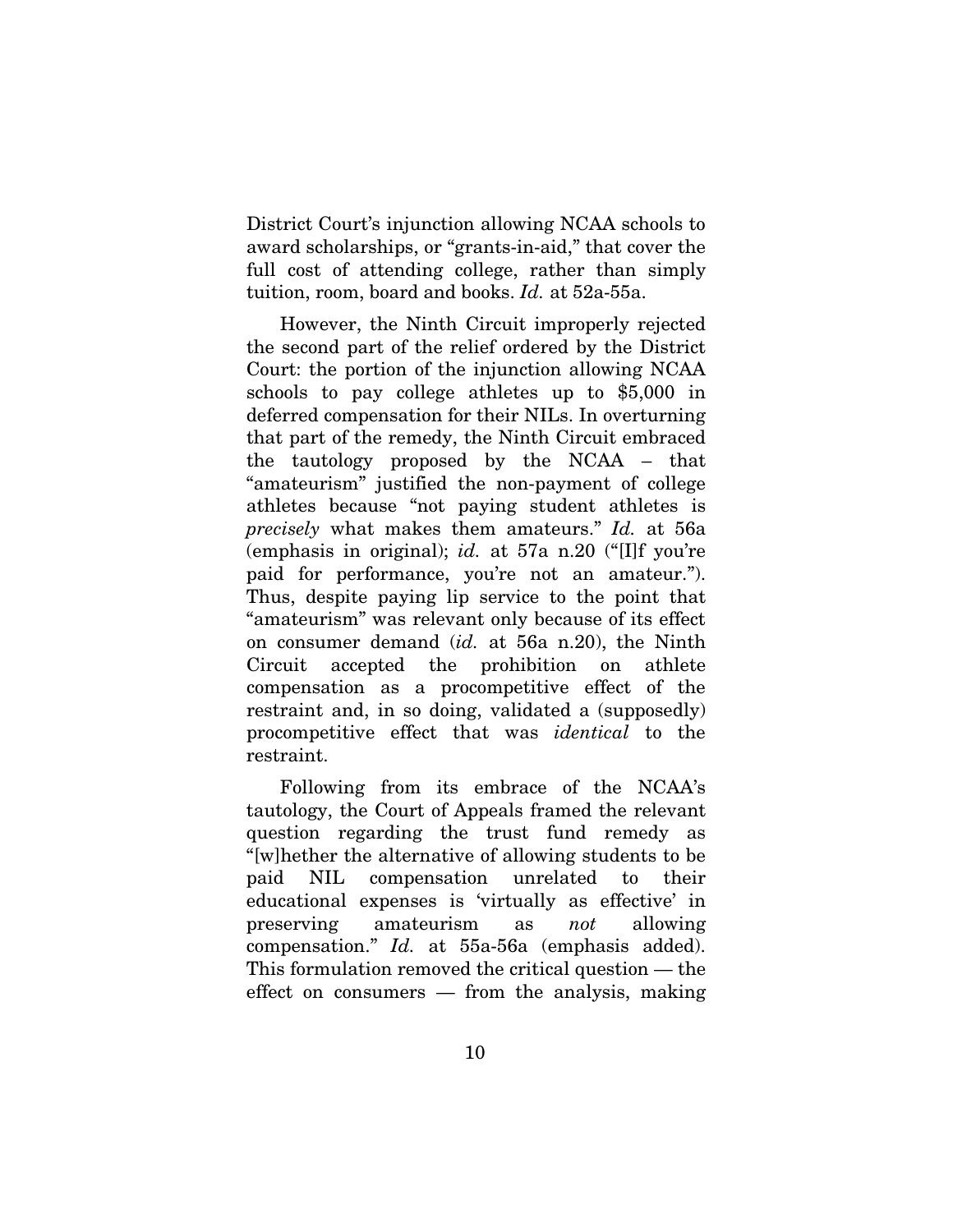"amateurism," or the prohibition on college athlete compensation, an end in itself. The result was to accept as a legitimate "procompetitive" interest the *suppression* of competition in the compensation of college athletes for their NILs.

The Ninth Circuit next departed from this Court's precedent by requiring Petitioners to carry the burden of justifying, as a remedy for the NCAA's violation of the Sherman Act, the trust fund alternative to the restraint that the trial court devised. Pet. App. at 57a-62a. The Ninth Circuit explained: "We think that plaintiffs must make a strong evidentiary showing that its alternatives are viable here. Not only do plaintiffs bear the burden at this step, but the Supreme Court has admonished that we must generally afford the NCAA 'ample latitude' to superintend college athletics." *Id.* at 51a (*quoting Bd. of Regents*, 468 U.S. at 120). The Court of Appeals also restricted the discretion of the District Court to impose a remedy for the NCAA's violation of the Sherman Act, declaring that the plaintiffs were required to prove that any alternative to the challenged NCAA rules, including the trust fund remedy, must be "virtually as effective" in serving the alleged purposes of the restraint "without significantly increased cost." *Id*. The Court of Appeals further instructed that its decision "should be taken to establish only that where . . . a restraint is *patently and inexplicably* stricter than is necessary to accomplish all of its procompetitive objectives, an antitrust court can and should invalidate it and order it replaced with a less restrictive alternative." *Id.* at 54a.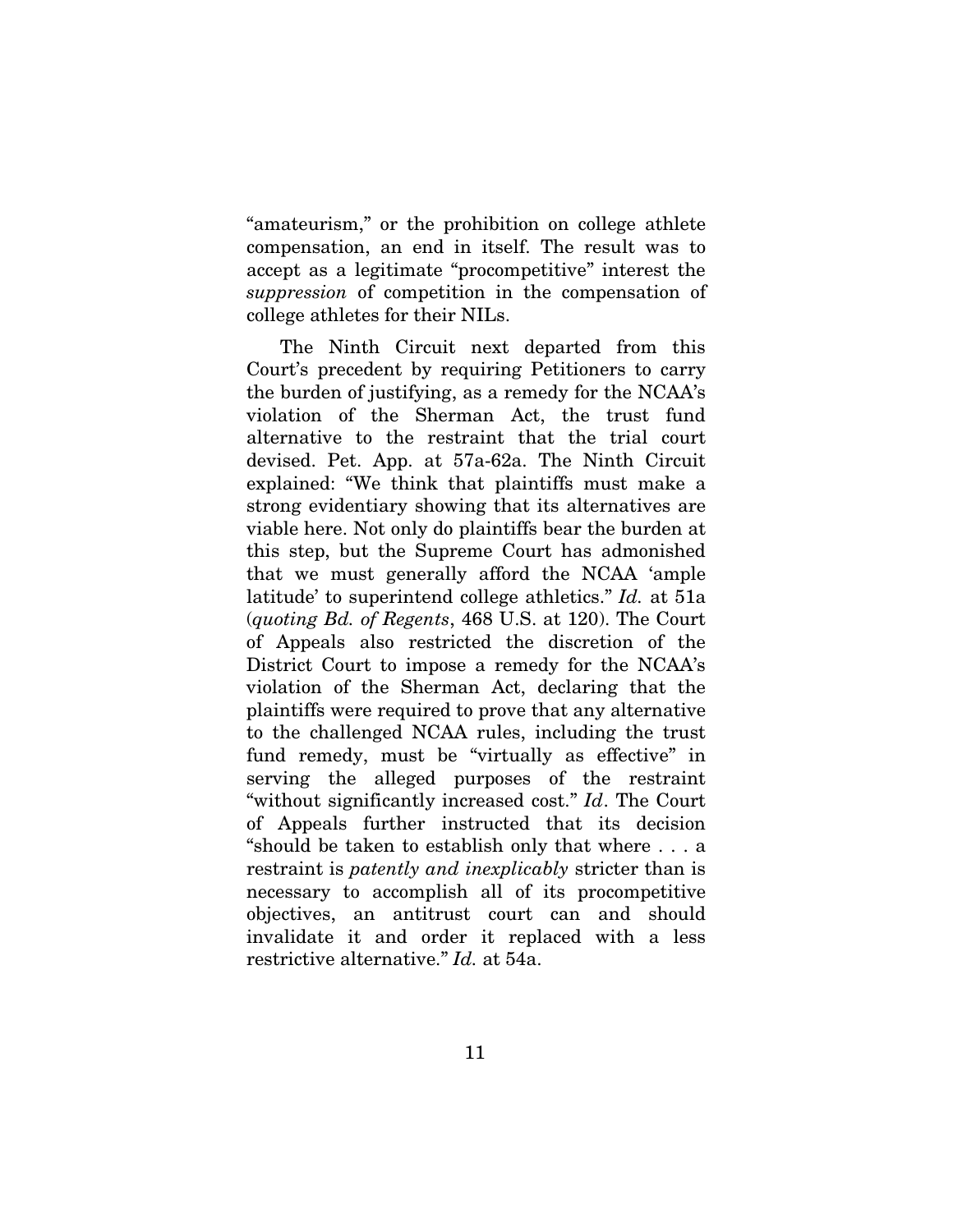Thus, the Ninth Circuit both improperly imposed on the plaintiffs the burden of proof for establishing a proper remedy and straightjacketed the remedial authority of the district courts.

Chief Judge Thomas concurred in part and dissented in part. He agreed with the majority's decision to affirm the District Court's finding of an antitrust violation under the Rule of Reason. But he disagreed with the majority both as to the significance of "amateurism" as an end in itself and as to the standard of review of the District Court's remedy. "Plaintiffs are not required, as the majority suggests, to show that the proposed alternatives are 'virtually as effective' at preserving the concept of amateurism as the NCAA chooses to define it." Pet. App. 73a. Rather, the Chief Judge stated, the proper inquiry is to "determine whether allowing studentathletes compensation for their NILs is 'virtually as effective' in preserving *popular demand for college sports* as not allowing compensation." *Id.* at 69a-70a (emphasis in original). Thus, he observed that consumer demand, *not* "amateurism," is the concern of antitrust: "[i]n terms of antitrust analysis, the concept of amateurism is relevant only insofar as it relates to consumer interest." *Id.* at 70a. The Chief Judge added, "we are not tasked with deciding what makes an amateur an amateur."; "[T]he distinction between amateur and professional sports is not for the court to delineate. It is a line for consumers to draw." *Id.* at 72a n.29-73a n.30.

Examining the District Court's findings regarding the impact of the trust fund remedy on consumer demand, Chief Judge Thomas would have upheld the remedy in its entirety, noting that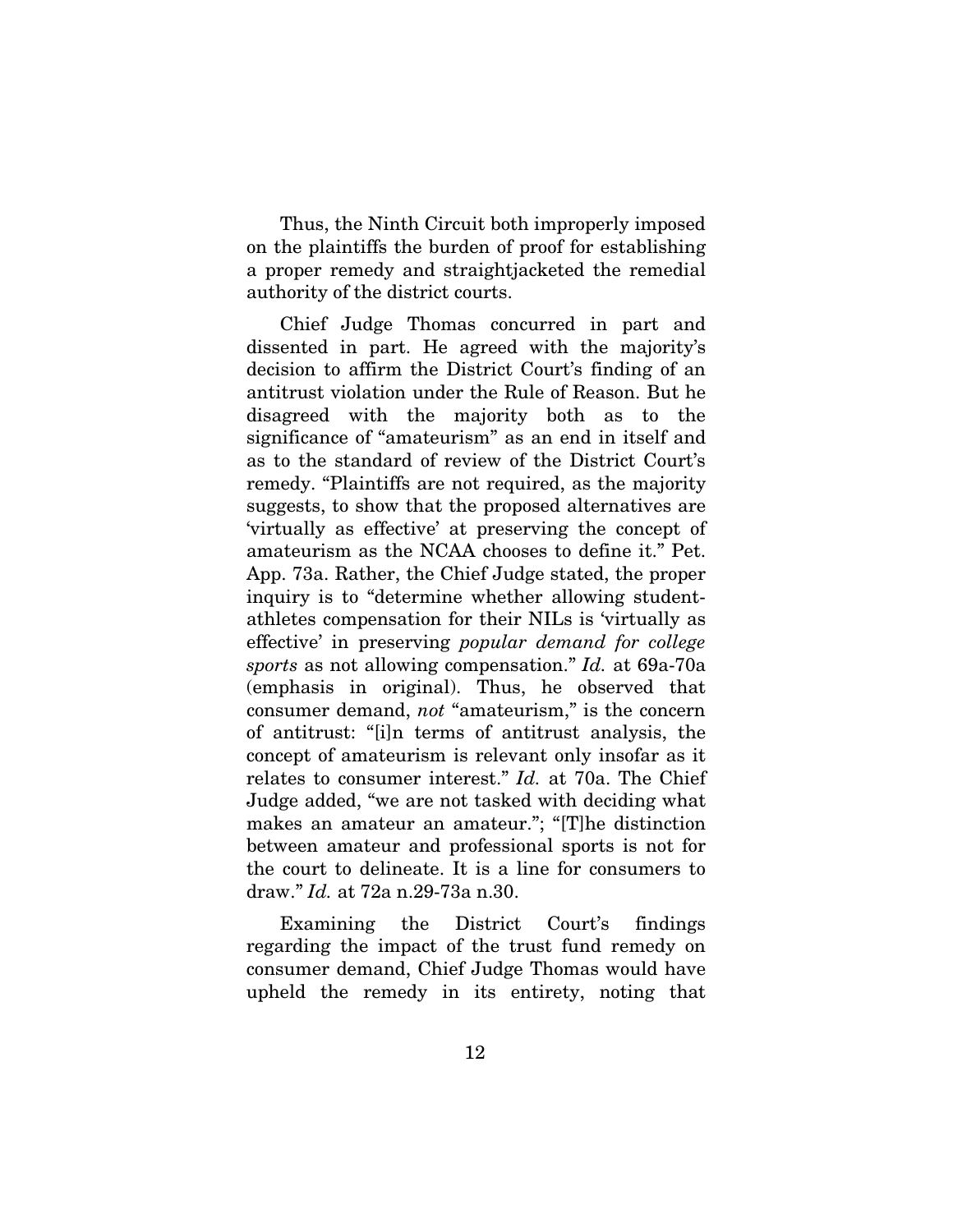"[t]here was sufficient evidence in the record to support the award" of injunctive relief. *Id.* at 66a. He cited "testimony from at least four experts – including three experts presented by the NCAA – that providing student-athletes with small amounts of compensation above their cost of attendance most likely would not have a significant impact on consumer interest in college sports." *Id.* at 66a.

On rehearing, Chief Judge Thomas voted to grant plaintiffs' petition for hearing en banc. Pet. App. 185a-186a.

## REASONS FOR GRANTING THE WRIT

<span id="page-21-1"></span><span id="page-21-0"></span>I. The Ninth Circuit's Embrace of "Amateurism" as a Valid Procompetitive Interest for the Purpose of Determining a Proper Remedy Is Inconsistent with Supreme Court Precedent and Conflicts with Cases in Other Circuits.

In reviewing the District Court's deferred compensation remedy, the Ninth Circuit improperly accepted the NCAA's asserted interest in "amateurism" as a legitimate procompetitive justification. Defined by the NCAA as the prohibition on pay, "amateurism" is the same thing as the restraint. The Ninth Circuit's reasoning was entirely tautological: the prohibition on athlete compensation for NIL use (i.e., the restraint) is necessary to preserve the prohibition on compensation (i.e., "amateurism"). By crediting an asserted procompetitive effect that merely replicated the challenged restraint, the Ninth Circuit departed from the decisions of this Court and the appellate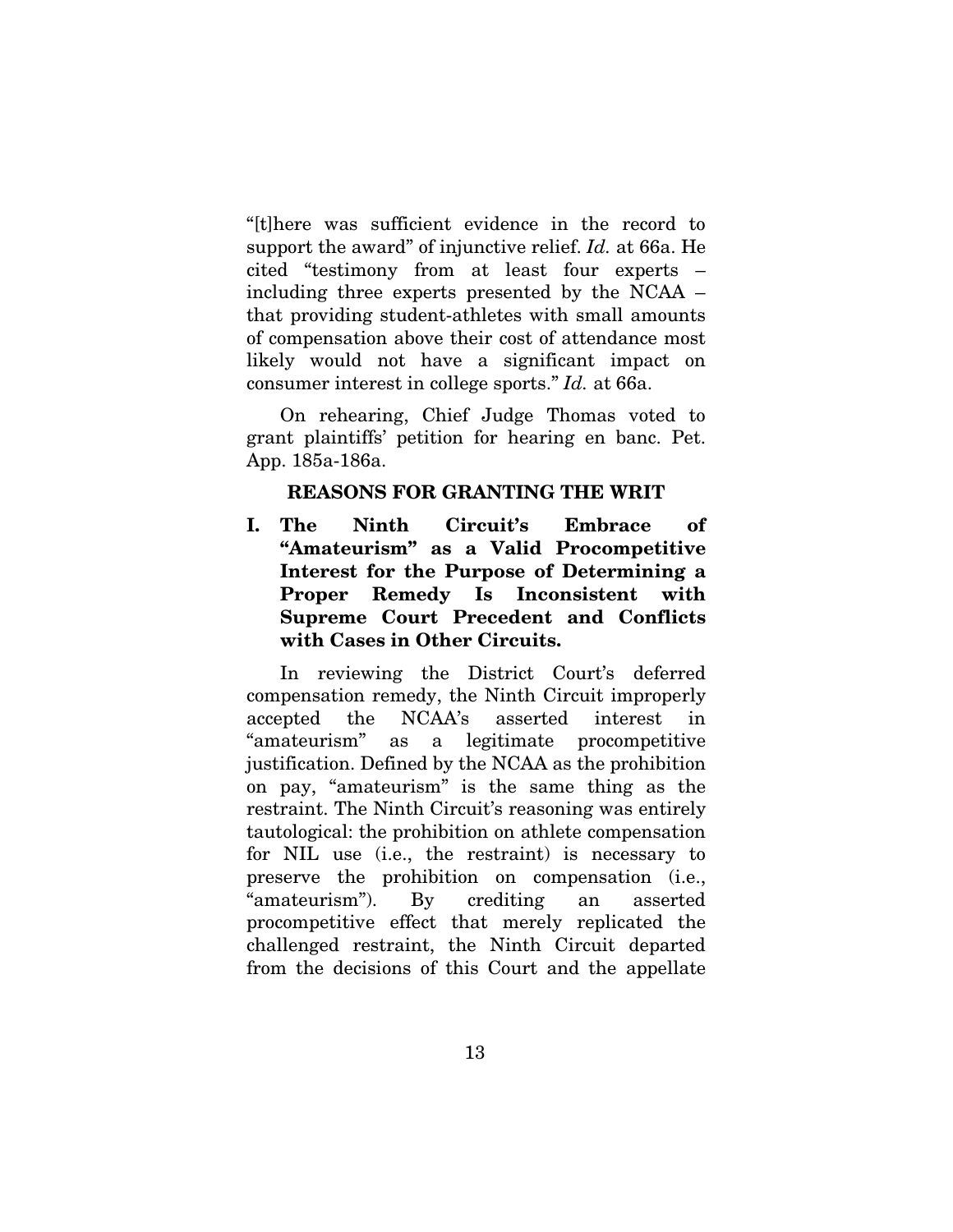courts that reject the suppression of competition as a procompetitive effect.

Further, by removing consumer interest from the framework, the Ninth Circuit departed from this Court's instruction that the antitrust laws turn on competition, not ill-defined and manipulable interests such as "amateurism." As Chief Judge Thomas observed, "[i]n terms of antitrust analysis, the concept of amateurism is relevant only insofar as it relates to consumer interest." Pet. App. 70a.

## <span id="page-22-0"></span>A. The Ninth Circuit's Decision Conflicts with This Court's Precedent.

In contrast to the Ninth Circuit, this Court has stressed the central role of competition in Rule of Reason analysis: "In its design and function the rule [of reason] distinguishes between restraints with anticompetitive effect that are harmful to the consumer and restraints stimulating competition that are in the consumer's best interest." *Leegin Creative Leather Products, Inc. v. PSKS, Inc.*, 551 U.S. 877, 886 (2007). "The heart of our national economic policy long has been faith in the value of competition." *Standard Oil Co. v. FTC*, 340 U.S. 231, 248 (1951).

The Ninth Circuit's tautological approach in evaluating the District Court's trust fund remedy conflicts with a century of this Court's precedent because it allowed the NCAA to identify the avoidance of competition in the payment of college athletes — or "amateurism" — as a legitimate procompetitive interest. In *United States v. Trans-Missouri Freight Assn.*, 166 U.S. 290 (1897), this Court opined that the antitrust laws do not permit a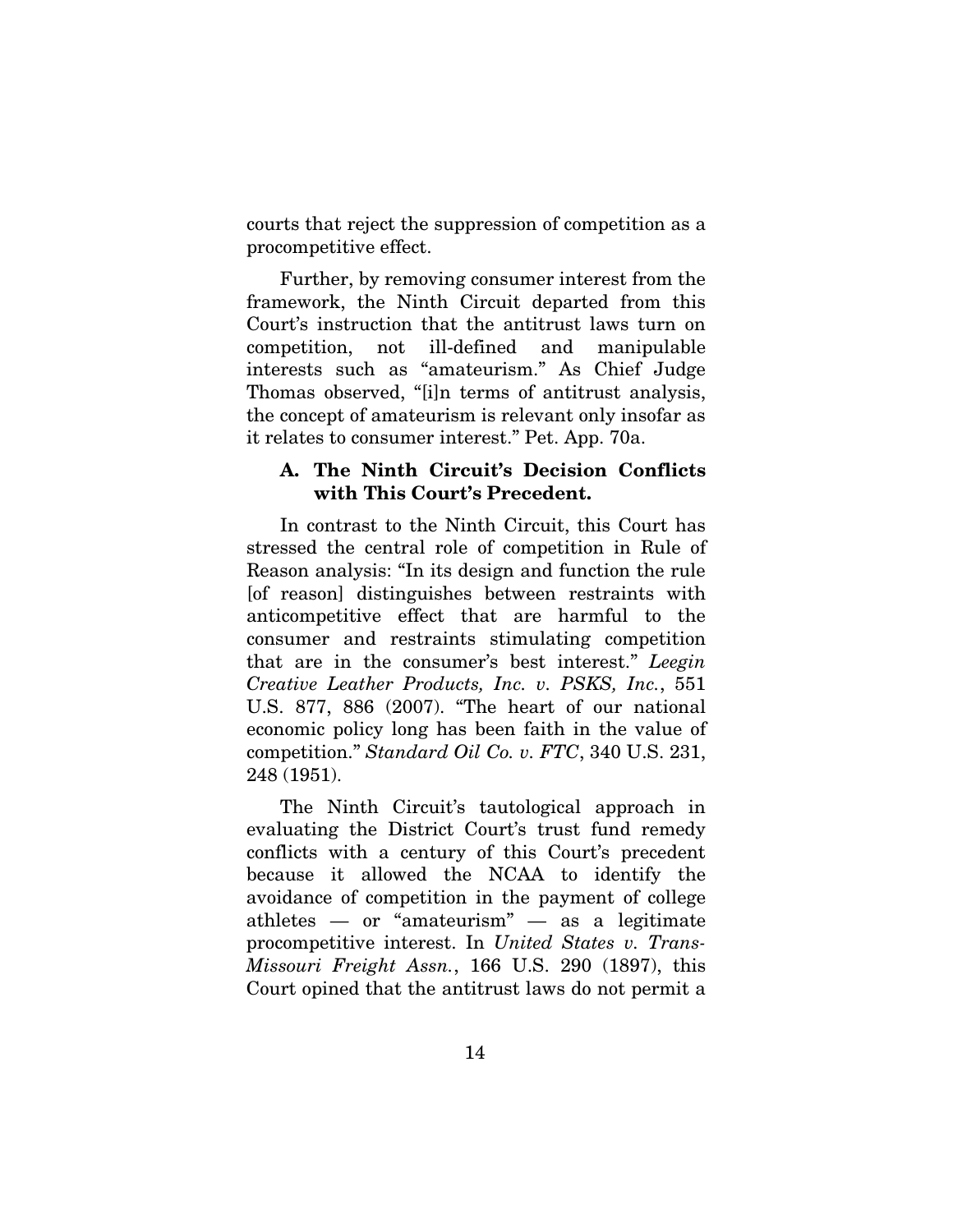defendant to establish a legally cognizable interest in the suppression of competition: "These considerations are, however, not for us. If the act ought to read as contended for by defendants, congress is the body to amend it, and not this court, by a process of judicial legislation wholly unjustifiable." *Id.* at 340. Similarly, in *United States v. Joint Traffic Assn.*, 171 U.S. 505 (1898), this Court rejected a defendant's attempt to define its interest as the elimination of competition. *Id.* at 576 ("It is stated that the only resort open to railroads to save themselves from the effects of a ruinous competition is that of agreements among themselves to check and control it.").

And this Court observed in *Standard Oil Co. v. United States*, 221 U.S. 1 (1911), that "restraints of trade within the purview of the statute . . . [can]not be taken out of that category by indulging in general reasoning as to the expediency or nonexpediency of having made the contracts, or the wisdom or want of wisdom of the statute which prohibited their being made." *Id.* at 65; *see also United States v. Socony-Vacuum Oil Co.*, 310 U.S. 150, 220-21 (1940) ("The elimination of so-called competitive evils is no legal justification for" the challenged conduct. "Ruinous competition, financial disaster, evils of price cutting and the like appear throughout our history as ostensible justifications for price-fixing.").

The Ninth Circuit's decision likewise conflicts with *National Soc. of Prof'l Engineers v. United States*, 435 U.S. 679 (1978), which rejected an organization's attempt to defend a restraint of trade on the ground that "competitive pressure to offer engineering services at the lowest possible price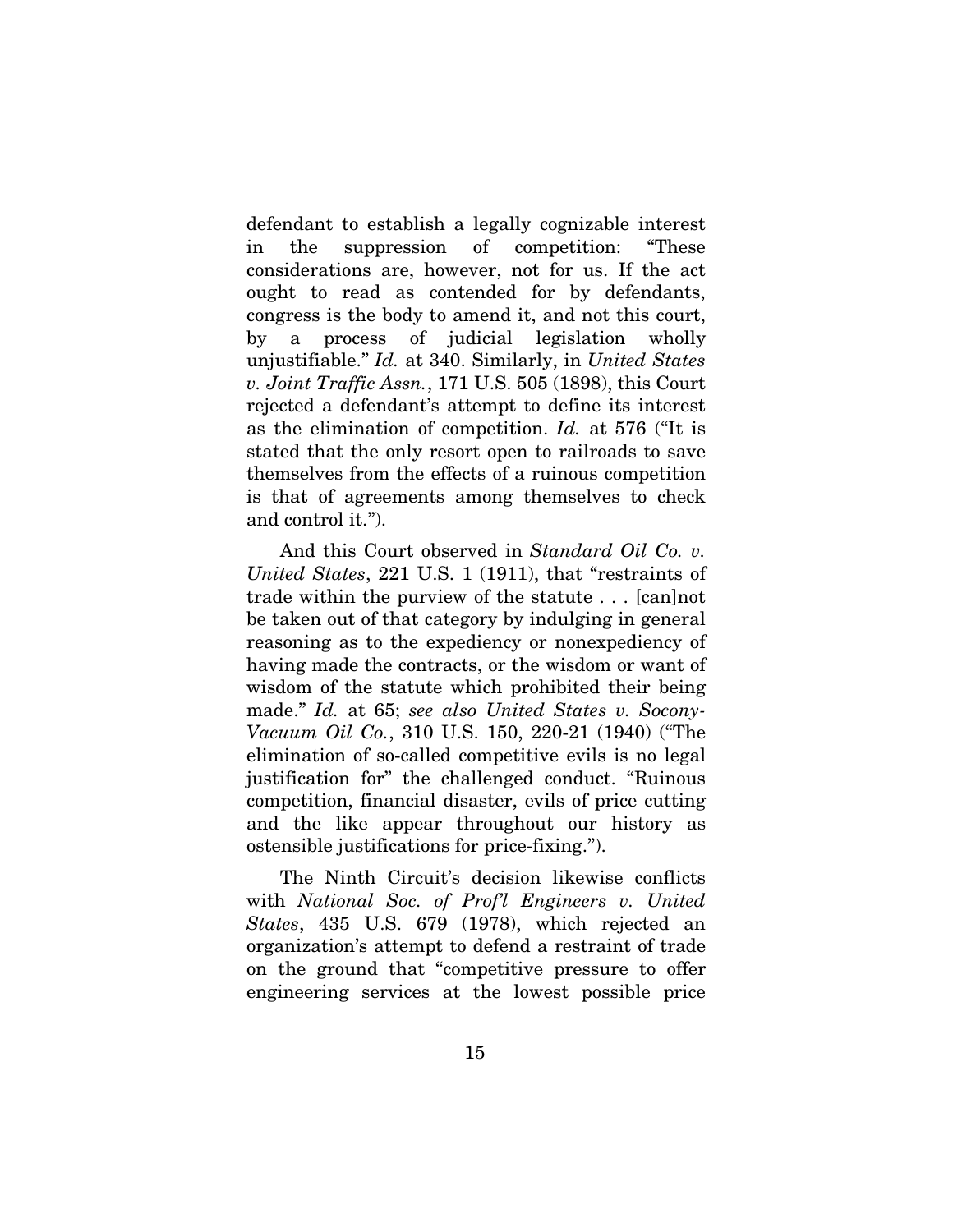would adversely affect the quality of engineering" and harm public safety. *Id.* at 685. This Court characterized the defendant's claim that price competition posed a "potential threat . . . to the public safety and the ethics of its profession" as "nothing less than a frontal assault on the basic policy of the Sherman Act." *Id.* at 695. Because the legislative judgment at the heart of the Sherman Act is "that competition is the best method of allocating resources in a free market, . . . the Rule of Reason does not support a defense based on the assumption that competition itself is unreasonable." *Id.* at 695- 96.

Similarly, in *F.T.C. v. Indiana Fed'n of Dentists*, 476 U.S. 447, 448 (1986), this Court rejected a dental association's attempt to defend its refusal to submit x-rays to dental insurers for use in benefit determinations. The defendants claimed their refusal improved quality of care because insurance determinations based on x-rays, rather than a full diagnostic evaluation, were more likely to be wrong. *Id.* at 462. The Court rejected this defense as "illegitimate" because it depended on the premise that "an unrestrained market in which consumers are given access to the information they believe to be relevant to their choices will lead them to make unwise and even dangerous choices." *Id.* at 463. Consequently, "noncompetitive quality-of-service justifications" are not cognizable to support a restraint under the Rule of Reason. *Id.* at 463. *See also F.T.C. v. Superior Court Trial Lawyers Ass'n*, 493 U.S. 411, 423 (1990) (holding agreement of private attorneys to refuse to accept criminal appointments was an unlawful restraint under the Sherman Act; rejecting claim that improved "quality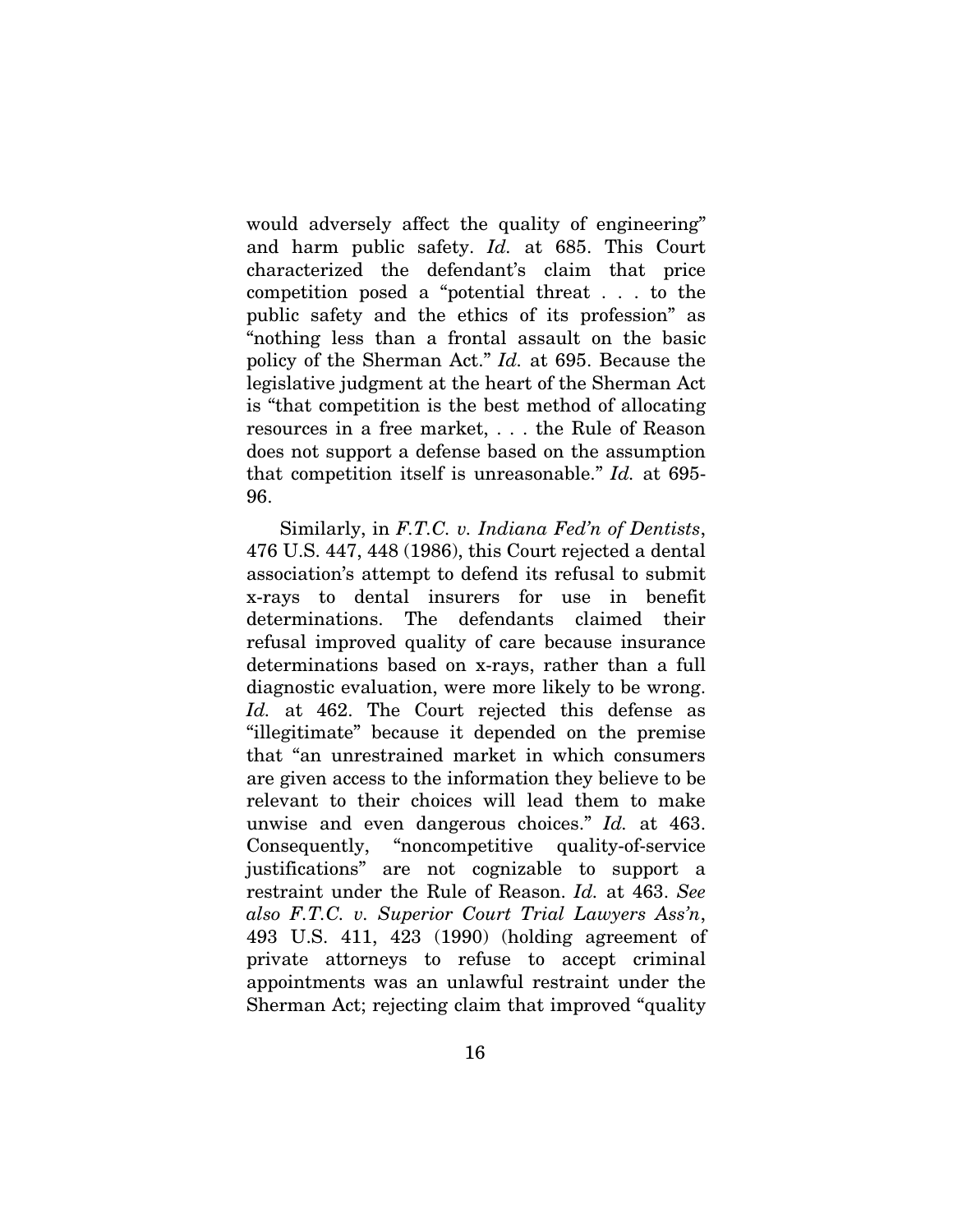of representation" justified "an otherwise unlawful restraint of trade").

The Ninth Circuit improperly credited the NCAA's asserted interest in the suppression of competition in the payment of college athletes for use of their NILs (i.e., "amateurism") as a legitimate procompetitive justification. It thereby eliminated, or assumed away, the core question of the impact of suppressing such competition on consumer interest in college sports. The Ninth Circuit's decision conflicts with this Court's precedent.

## <span id="page-25-0"></span>B. The Ninth Circuit's Judgment Conflicts with Decisions in Other Circuits.

The Ninth Circuit's decision is firmly in conflict with Tenth Circuit precedent and with cases in other circuits.

In *Board of Regents of Univ. of Oklahoma v. Nat'l Collegiate Athletic Ass'n*, 707 F.2d 1147 (10th Cir. 1983), *aff'd*, 468 U.S. 85 (1984), the Tenth Circuit relied on *Nat'l Society of Prof'l Engineers* to reject the NCAA's argument that restraints on television rights promote athletically balanced competition and support "amateurism." The Tenth Circuit explained that "[t]he Sherman Act will not countenance an argument that the nature of a product or an industry structure is such that something other than competition is desirable." *Id.* at 1154. In a subsequent case, the Tenth Circuit reaffirmed that, in evaluating the lawfulness of a restraint, the only relevant "public interest" is "the effects of the alleged restraint on competition." *Reazin v. Blue Cross & Blue Shield of Kansas, Inc.*, 899 F.2d 951, 974 (10th Cir. 1990).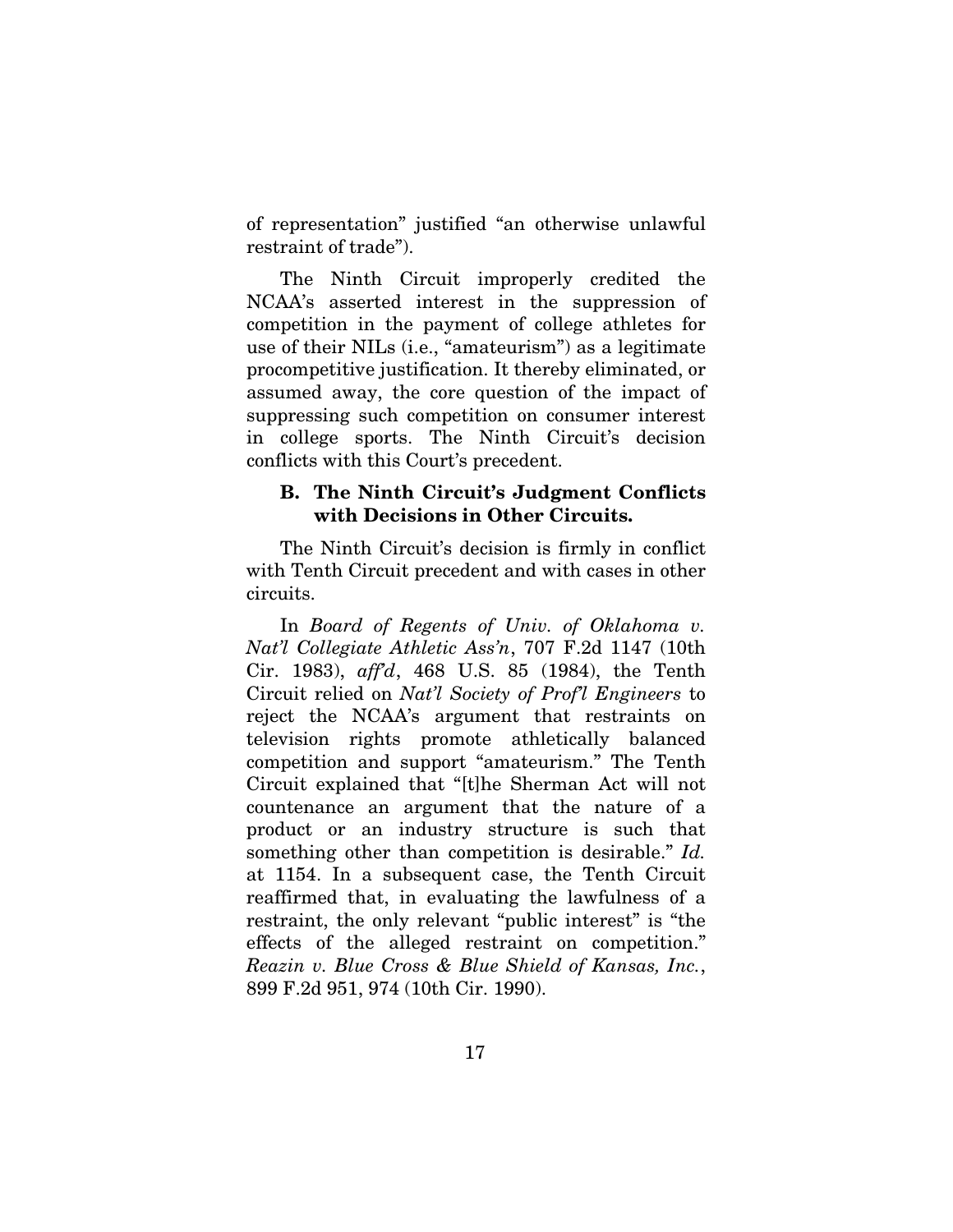In *Law v. Nat'l Collegiate Athletic Ass'n*, the Tenth Circuit applied these principles under the Rule of Reason to invalidate an NCAA rule that "limit[ed] annual compensation of certain Division I entry-level coaches to \$16,000." 134 F.3d 1010, 1012 (10th Cir. 1998). The Tenth Circuit recognized that the NCAA rule had anticompetitive effects because it was "a naked, effective restraint on market price." *Id.* at 1019. Although the NCAA asserted certain purported procompetitive interests – such as "retaining entry-level coaching positions [and] reducing costs," *id.* at 1021 – the Tenth Circuit rejected these justifications as inconsistent with this Court's decisions in *Nat'l Society of Prof'l Engineers*  and *Indiana Federation of Dentists.* The Tenth Circuit flatly rejected the argument that "open[ing] up coaching to younger people" was a cognizable justification, noting that even if this consequence "may have social value apart from its effect on competition, we may not consider such values unless they impact upon competition." *Id.* at 1021-22.

Similarly, the Tenth Circuit held that the NCAA's interest in cost reduction could not justify the restraint. "Cost-cutting by itself is not a valid pro-competitive justification." *Id.* at 1022. Relying on *Nat'l Society of Prof'l Engineers*, 435 U.S. at 695, the court held:

The NCAA adopted the REC Rule because without it competition would lead to higher prices. The REC Rule was proposed as a way to prevent Division I schools from engaging in behavior the association termed "keeping up with the Joneses," i.e., competing. However, the NCAA cannot argue that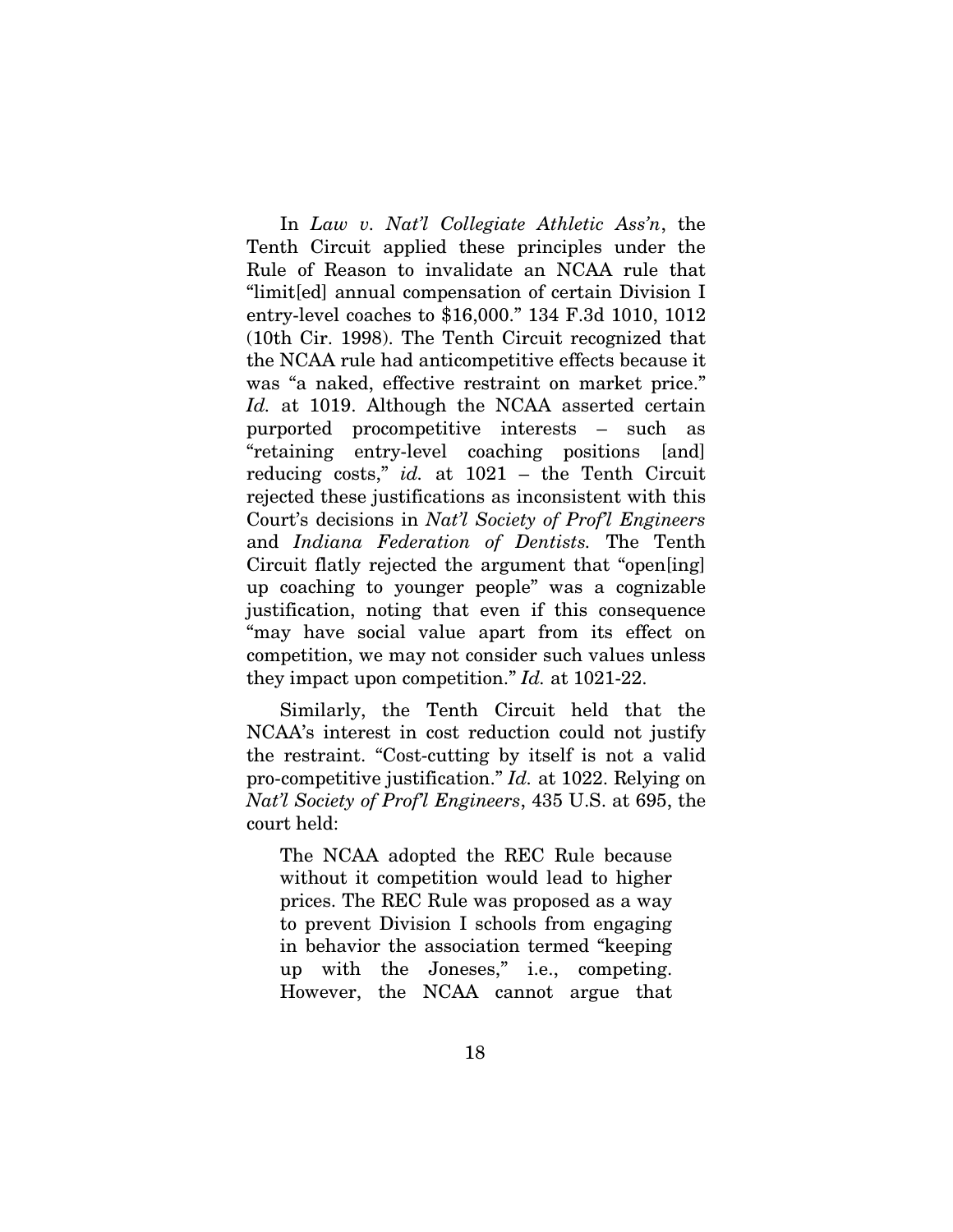competition for coaches is an evil because the Sherman Act precludes inquiry into the question whether competition is good or bad.

### *Law*, 134 F.3d at 1022-23.

The Ninth Circuit's acceptance of the NCAA's inconsistent and malleable conception of "amateurism" as procompetitive is squarely in conflict with this Tenth Circuit precedent. It also conflicts with decisions in other circuits. For example, in *United States v. Capitol Serv., Inc.*, 756 F.2d 502 (7th Cir. 1985), the Seventh Circuit held that motion picture "split" agreements between exhibitors were per se illegal under the Sherman Act and upheld a nationwide injunction against them. Relying on *Professional Engineers*, the Seventh Circuit explained that "any supposed benefits from the restriction of competition were irrelevant under the appropriate Rule of Reason analysis." *Id.* at 505. In *Chicago Prof'l Sports Ltd. P'ship v. Nat'l Basketball Ass'n*, 961 F.2d 667, 674 (7th Cir. 1992), the Seventh Circuit reaffirmed that "[a]greements limiting to whom, and how much, a firm may sell are the defining characteristics of cartels and may not be invoked as justifications of a cutback in output."

The Ninth Circuit departed from these decisions by accepting as a valid procompetitive benefit a conception of "amateurism" that is synonymous with the restraint itself.

## <span id="page-27-0"></span>C. *Board of Regents* Does Not Support the Ninth Circuit's Decision.

This Court's decision in *Board of Regents* does not support the Ninth Circuit's reliance on "amateurism" to invalidate the District Court's trust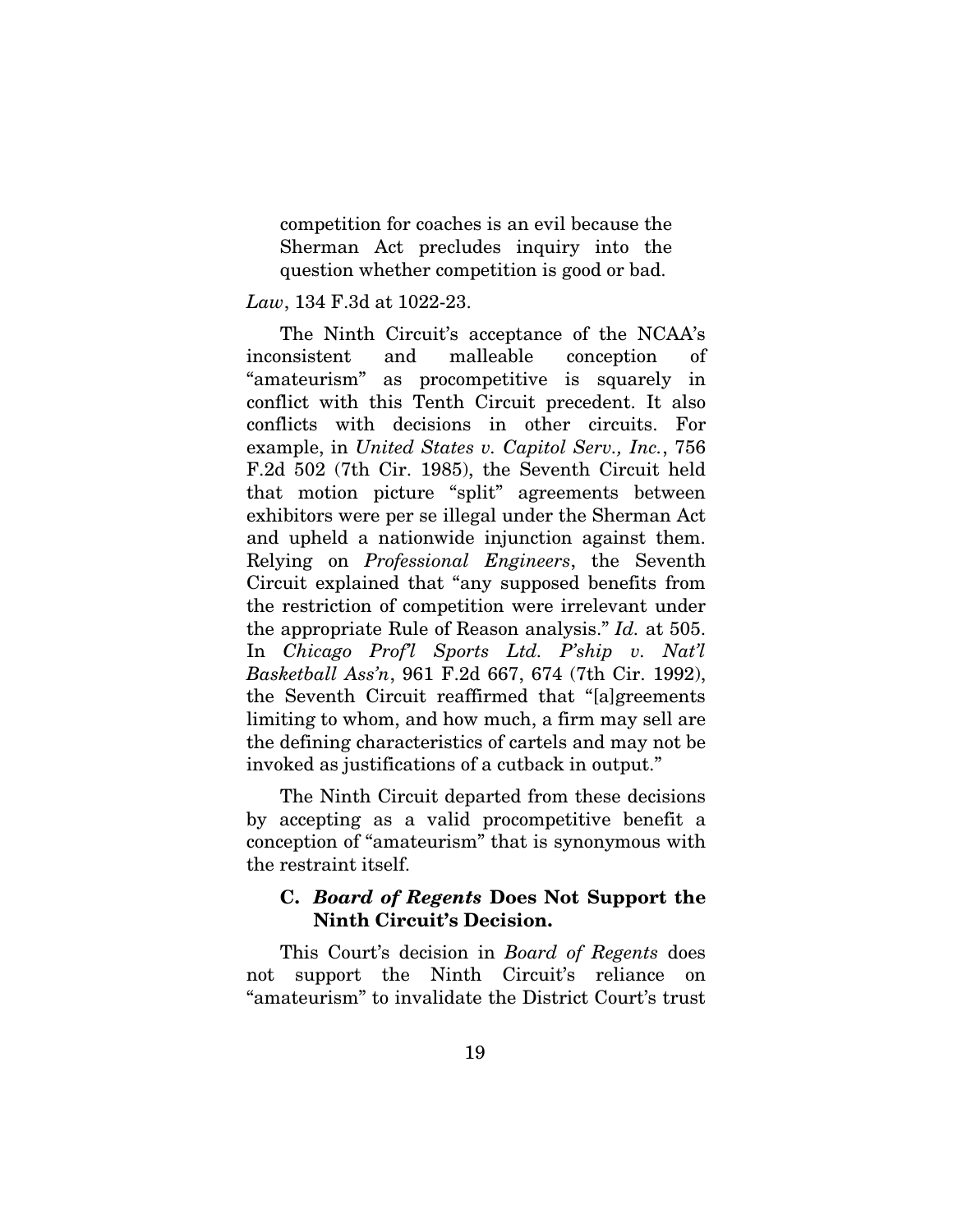fund remedy either. In that case, this Court held that the NCAA's plan for televising college football games was a horizontal agreement in restraint of trade and invalid under the Rule of Reason. The Court explained that its decision to apply Rule of Reason rather than per se invalidity was "not based . . . on the fact that the NCAA is organized as a nonprofit entity, or on our respect for the NCAA's historic role in the preservation and encouragement of intercollegiate amateur athletics." *Id.* at 100-01. Indeed, the Court observed that it is "well settled that good motives will not validate an otherwise anticompetitive practice" and cited a long line of venerable antitrust precedents condemning private self-regulation schemes under the Sherman Act, even when they purported to achieve a positive social outcome. *Id.* at 101 n.23.

Thus, *Board of Regents* applied the Rule of Reason to find an antitrust *violation*, not to uphold an anticompetitive restraint under the rubric of "amateurism." This Court explained that "the NCAA's historic role in . . . amateur athletics" did not water down the applicable antitrust standard. *Id.* at 101. Instead, this Court emphasized the role of consumer demand in the Rule of Reason analysis. *Id.* at 119-20.

*Board of Regents* does not support the Ninth Circuit's decision in this case.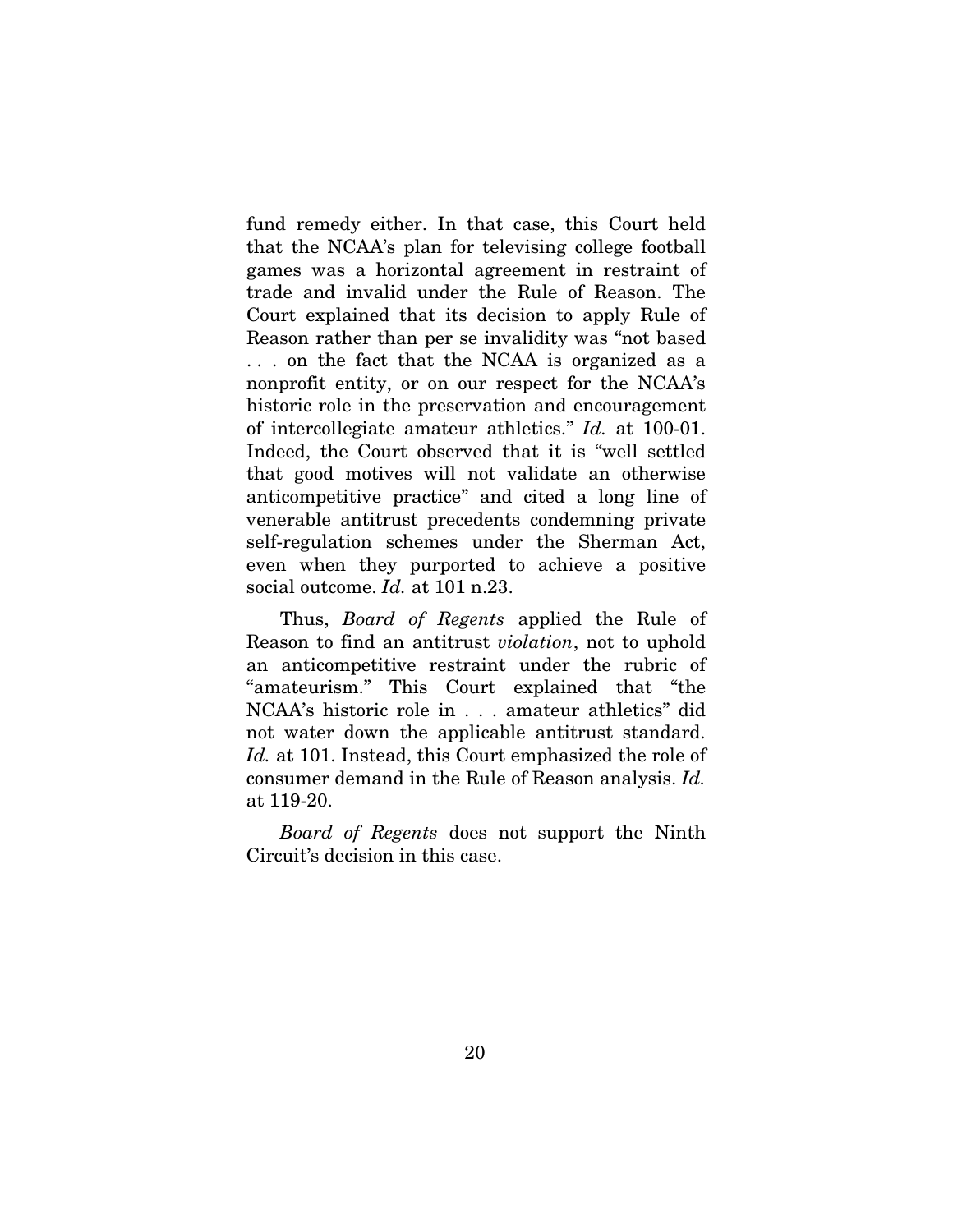<span id="page-29-0"></span>II. The Ninth Circuit's Decision to Require Plaintiffs to Justify Remedies for Antitrust Violations and Restrict the Remedial Power of District Courts Is Inconsistent with Supreme Court Precedent and Conflicts with Cases in Other Circuits.

The Ninth Circuit required plaintiffs to carry the burden of justifying, as a remedy for the NCAA's violation of the Sherman Act, the trust fund alternative to the restraint that the trial court devised. Pet. App. 51a. The Court of Appeals opined: "We think that plaintiffs must make a strong evidentiary showing that its alternatives are viable here." *Id*.

The Ninth Circuit also restricted the discretion of district courts to remedy violations of the Sherman Act, by grafting a "less restrictive alternatives" test (which is part of the Rule of Reason for determining antitrust *liability*) onto the standard for reviewing the District Court's *remedy*. Invoking the "less restrictive alternatives" test, the Ninth Circuit specifically held that, "to be viable under the Rule of Reason," the District Court's remedy "must be 'virtually as effective' in serving the procompetitive purposes of the NCAA's current rules, and 'without significantly increased cost.'" *Id.*

Under its new legal standard, the Ninth Circuit reversed the District Court's detailed findings, after five years of litigation and a three-week bench trial, that voluntary payments of up to \$5,000 held in trust "would not harm consumer demand for the NCAA's product." Pet. App. 123a. As Chief Judge Thomas recognized, "[t]here was sufficient evidence in the record [numerous undisputed facts and the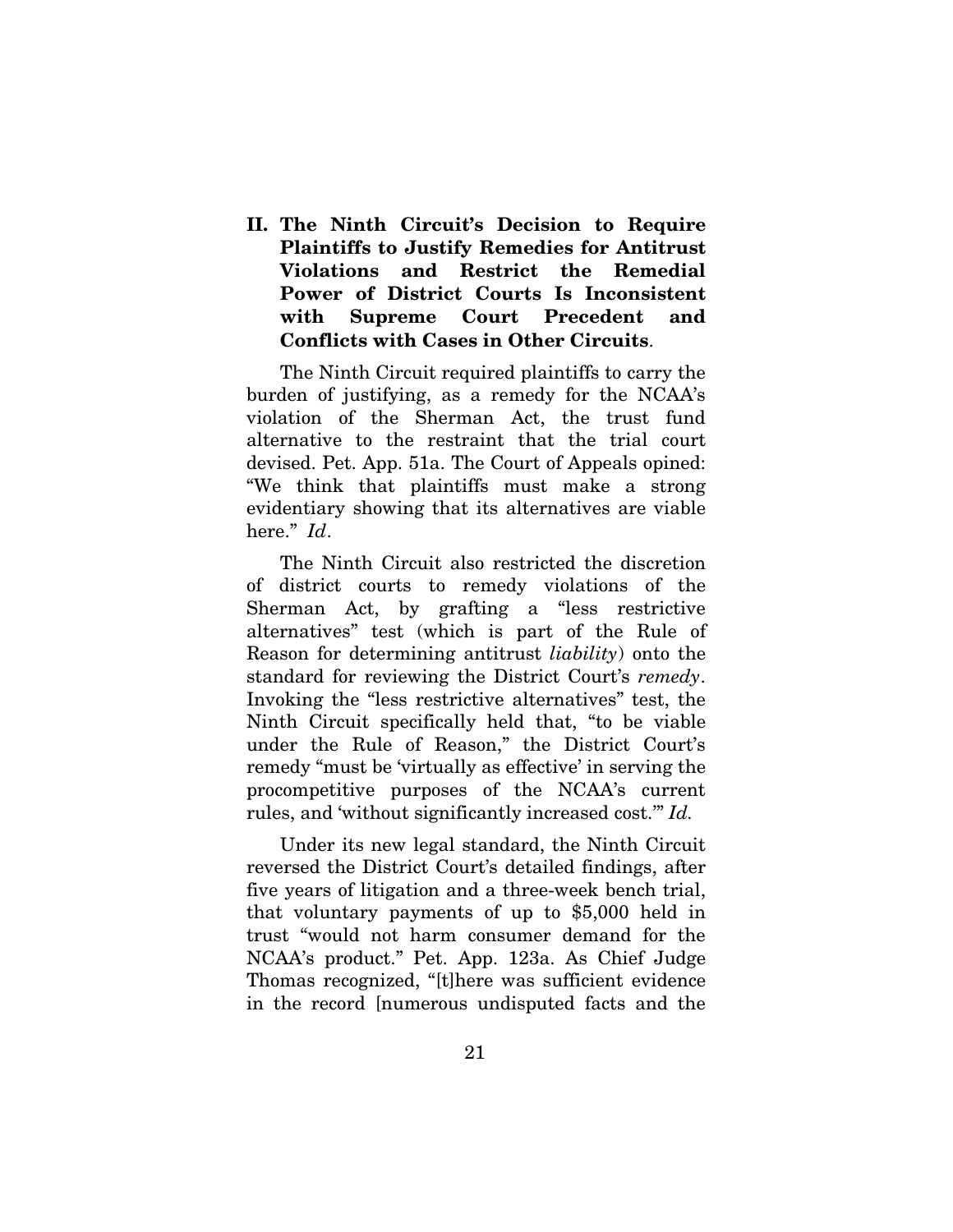testimony of 'at least four experts'] to support the award" of injunctive relief. Pet. App. 66a.

The Ninth Circuit's decision warrants review because it conflicts with this Court's precedent in two respects. First, the Ninth Circuit assigned the burden of proof to the wrong party. This Court has made clear the defendant bears the burden of proving that a remedy for an antitrust violation is unrelated to a legitimate purpose of antitrust law, or addresses a legitimate goal in an unreasonable way. Here, the Ninth Circuit improperly put the burden on the plaintiffs to justify the District Court's selection of a remedy.

<span id="page-30-0"></span>Next, the *substance* of the legal test created by the Ninth Circuit improperly restricts the authority of district courts to remedy antitrust violations, and the ability of plaintiffs to secure relief. The Ninth Circuit's standard improperly would limit antitrust relief to injunctions that qualify as "less restrictive alternatives" under the Rule of Reason. The Court of Appeals then confined district courts' remedial discretion even further by instructing that "an antitrust court can and should invalidate [a restraint] and order it replaced with a less restrictive alternative" only where it "is *patently and inexplicably* stricter than is necessary to accomplish all of its procompetitive objectives." *Id.* at 54a (emphasis in original).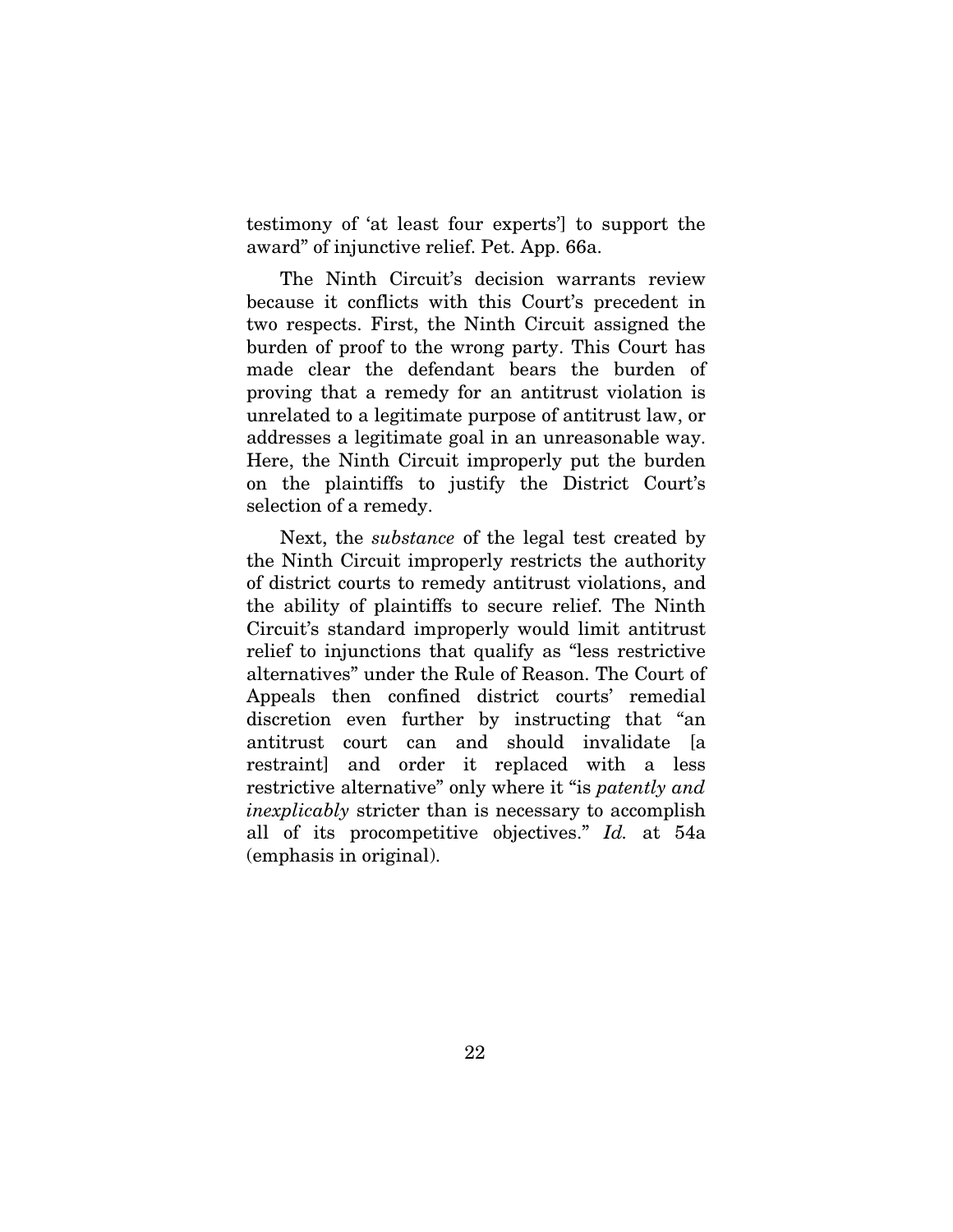## A. The Ninth Circuit's Decision to Require Plaintiffs to Carry the Burden of Proof for Justifying Antitrust Remedies Conflicts with Precedent In This Court and Other Circuits.

The Ninth Circuit's judgment creates a conflict with this Court's precedent and the decisions of other circuits by putting the burden on the plaintiffs, rather than the defendant NCAA, with respect to the District Court's trust fund remedy for the NCAA's violation of the Sherman Act. As Chief Judge Thomas observed, "Plaintiffs are not required, as the majority suggests, to show that the proposed alternatives are 'virtually as effective' at preserving the concept of amateurism as the NCAA chooses to define it." Pet. App. 73a.

This Court has made clear that, once an antitrust violation is found, district courts enjoy broad authority to fashion prospective remedies to protect the public from anticompetitive harm. This Court has held that "[c]ourts have an obligation, once a violation of the antitrust laws has been established, to protect the public from a continuation of the harmful and unlawful activities." *United States v. Parke, Davis & Co.*, 362 U.S. 29, 48 (1960).

As part of the remedial process, it is the *defendant* that bears the burden of proving the district court's injunctive order exceeded its discretion and was unreasonable. *See Int'l Salt Co. v. United States*, 332 U.S. 392, 400-01 (1947), *abrogated on other grounds by Ill. Tool Works Inc. v. Indep. Ink, Inc.*, 547 U.S. 28 (2006). In *International Salt*, the district court found that the defendant violated Section 1 of the Sherman Act by requiring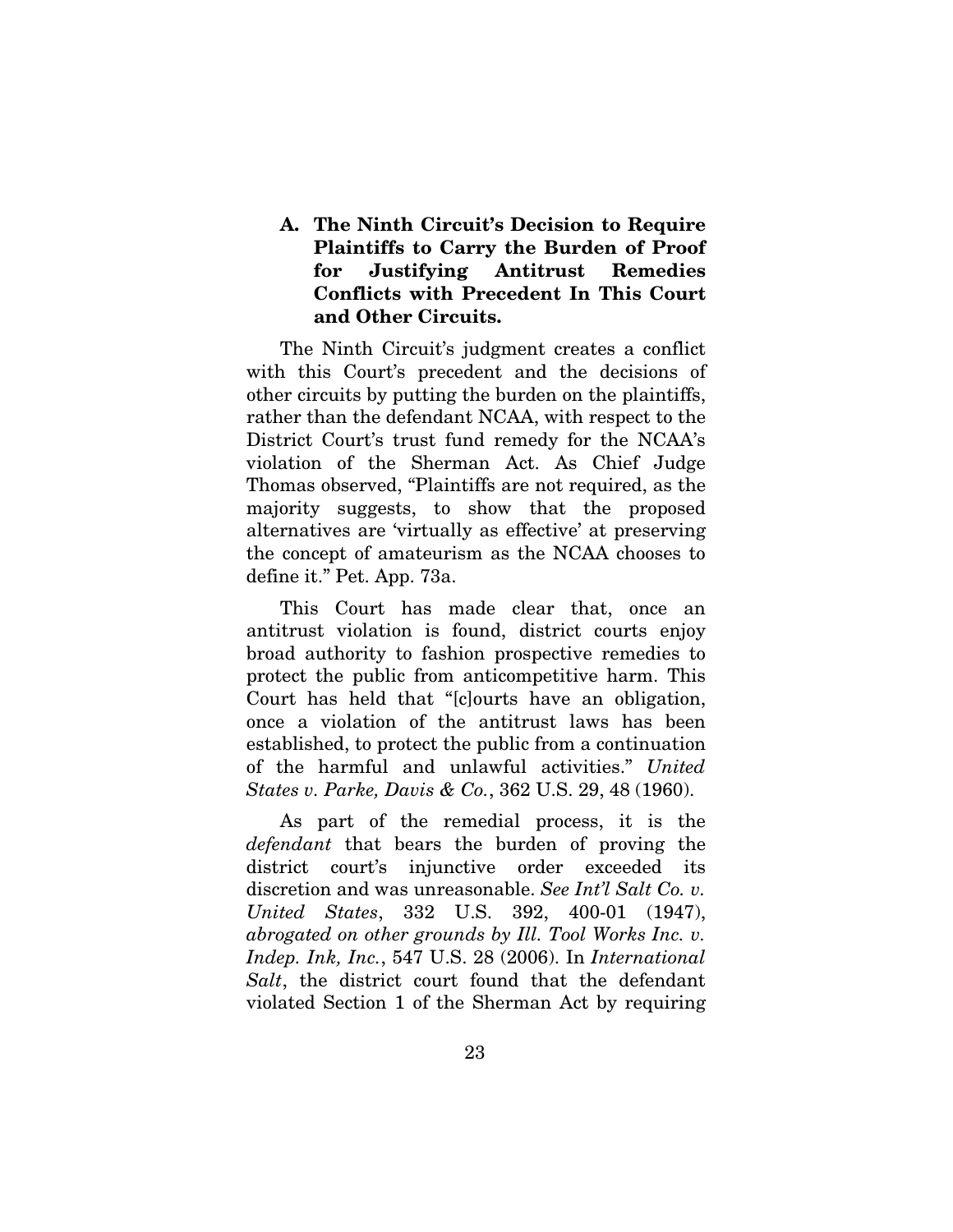purchasers of the defendant's patented machines to also purchase raw materials from the defendant for use in the machines. 332 U.S. at 396-97. As a remedy, the trial court issued a mandatory injunction requiring the defendant in all future contracts to offer the use of its patented technology "to any applicant on non-discriminatory terms and conditions." *Id.* at 398 n.7. The defendant challenged the injunction on appeal as broader than necessary to cure the violation. *Id.* at 400. This Court affirmed the district court's remedy, specifically noting the burden borne by the defendant:

When the purpose to restrain trade appears from a clear violation of law, it is not necessary that all of the untraveled roads to that end be left open and that only the worn one be closed. The usual ways to the prohibited goal may be blocked against the proven transgressor and the *burden put upon him to bring any proper claims for relief to the court's attention*.

*Id.* at 400-01 (emphasis added).

This Court followed the same rule in *Nat'l Society of Prof'l Engineers*, where the defendant unsuccessfully challenged the scope of the district court's remedial injunction. There, the defendant's liability arose from an ethical rule that prohibited the defendant's members from competitive bidding for jobs. 435 U.S. at 694-95. As a remedy, the district court enjoined "the Society from adopting any official opinion, policy statement, or guideline stating or implying that competitive bidding is unethical." *Id.* at 697. The defendant challenged the injunction as an overly broad infringement on its First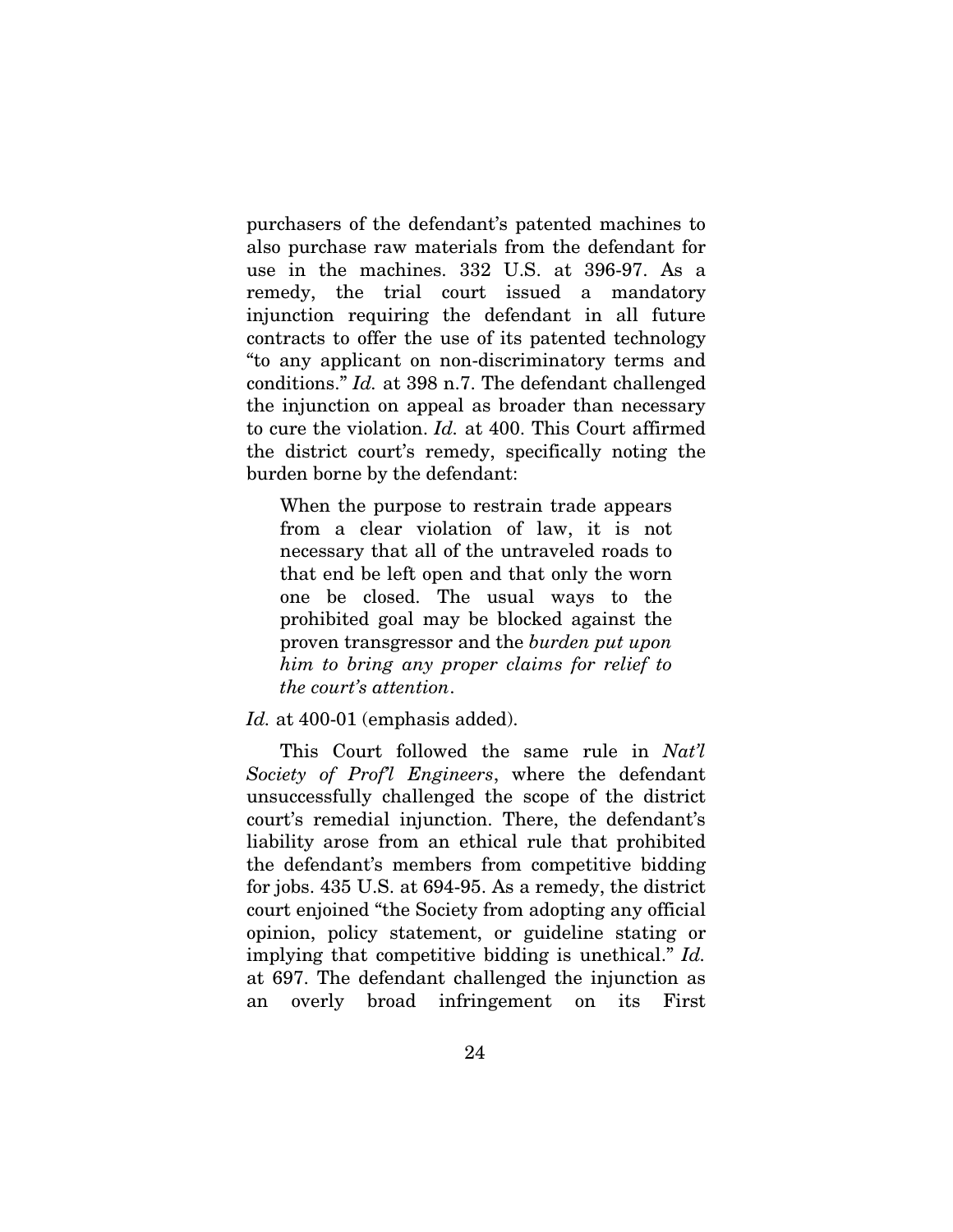Amendment rights. *Id.* This Court rejected that argument, explaining that "having found the Society guilty of a violation of the Sherman Act, the District Court was empowered to fashion appropriate restraints on the Society's future activities both to avoid a recurrence of the violation and to eliminate its consequences." *Id.* This Court reaffirmed the holding of *International Salt* that "the standard against which the order must be judged is whether the relief represents a reasonable method of eliminating the consequences of the illegal conduct," and "that the burden is upon the proved transgressor . . . to bring any proper claims for relief to the court's attention." *Id.* at 698.

Other circuits follow this Court's standard and require the proven antitrust violator to bear the burden of challenging a remedial injunction. In *Trabert & Hoeffer, Inc. v. Piaget Watch Corp.*, 633 F.2d 477, 486 (7th Cir. 1980), for example, the Seventh Circuit placed the burden on the defendant to overcome the district court's injunctive remedy. There, the defendants were found liable for price fixing. The trial court awarded damages and "permanently enjoined defendants from refusing to deal with the plaintiff on the same terms and conditions (i. e., availability, price, credit, service, advertising coverage) enjoyed by other Chicago area retailers supplied by the defendants." *Id.* at 479. The defendants challenged the scope of the injunction on appeal. *Id.* In particular, the defendants noted that they had a general "right" to do business with "whomever [they] please[d]." *Id.* at 485. They claimed the injunction interfered with this "right" and "therefore it was an abuse of the lower court's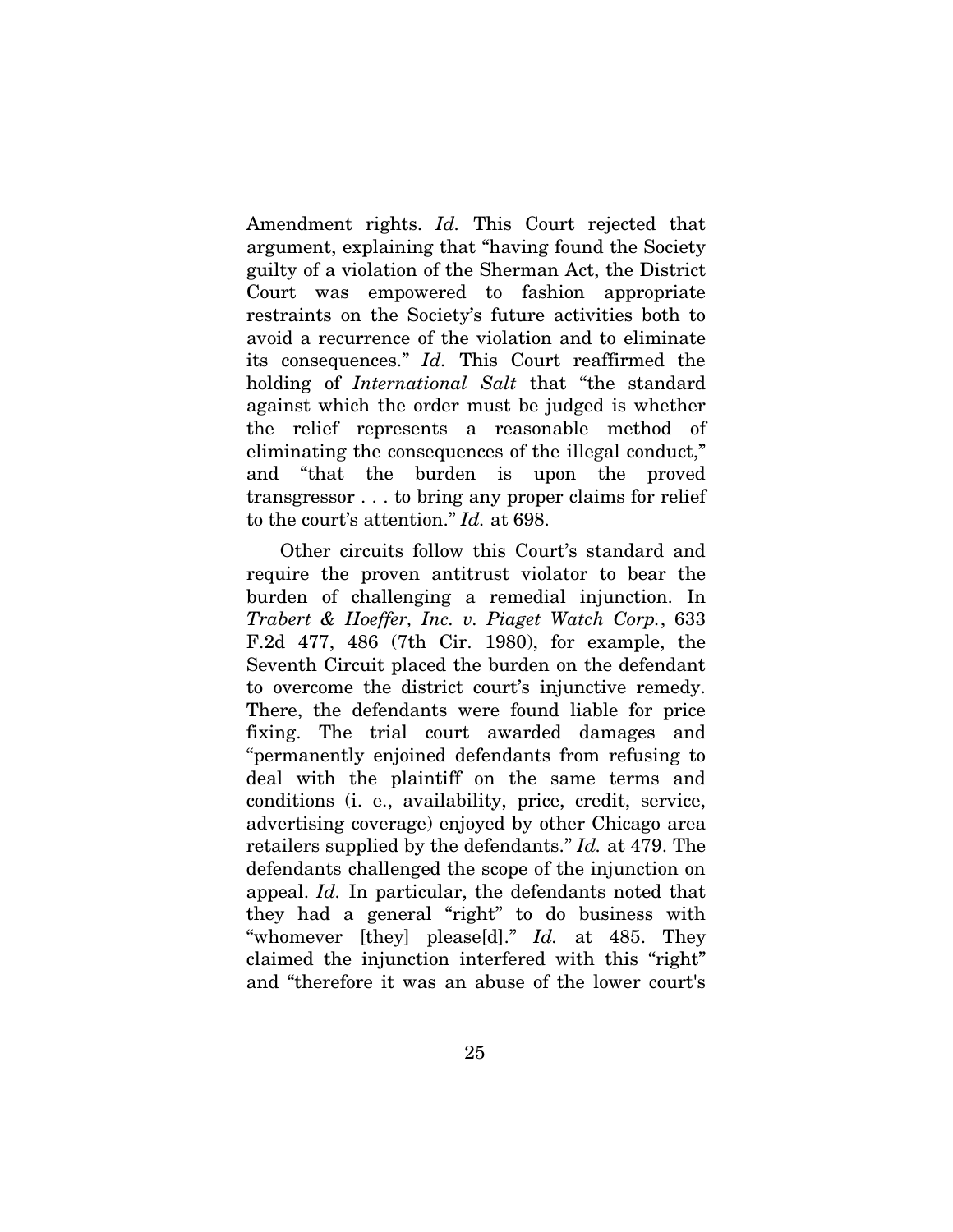discretion to enjoin defendants from doing anything more than conspiring to fix prices." *Id.*

In rejecting this claim, the Seventh Circuit explained that "once a Sherman Act violation is proven," the district court has broad discretion to structure injunctive relief that will "cure the ill effects of the illegal conduct, and assure the public freedom from its continuance." *Id.* at 485 (quoting *United States v. Ward Baking Co.*, 376 U.S. 327, 330 (1964) (*quoting United States v. United States Gypsum Co.*, 340 U.S. 76, 88-89, 90 (1950)). The court recognized that such relief, "to be effective[,] must go beyond the narrow limits of the proven violation." *Id.* In response to the defendants' argument that they were "saddled with an excessive burden of proof to overcome the decree," the Seventh Circuit held that "the burden [must be] put upon" a defendant to prove the remedy exceeded the district court's authority because, as a "proven transgressor" of the antitrust law, the defendant properly bears the burden of showing that a narrower remedial prohibition is sufficient to cure its violations and prevent a recurrence. *Id.* at 486 (quoting *Int'l Salt*, 332 U.S. at 400). Because the defendants failed to meet their burden, the court affirmed the injunction. *Id.*

Even under the "less restrictive alternative" test that is applied to determine antitrust liability (and that the Ninth Circuit improperly applied to the question of remedy, *see infra* Part II-B), the Second, Seventh and D.C. Circuits have all held that the defendant bears the burden of showing its anticompetitive restraint is the least restrictive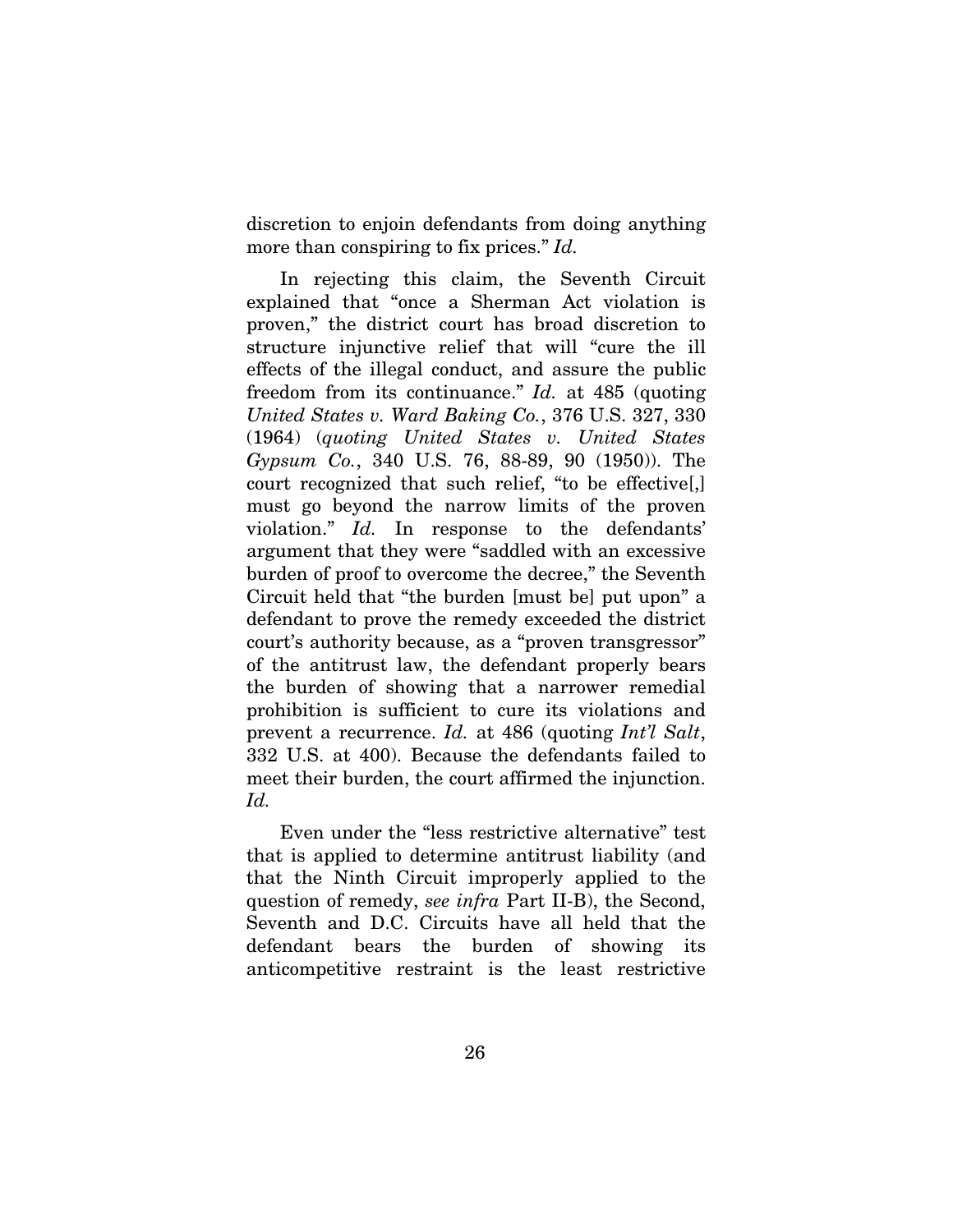means necessary to achieve pro-competitive benefits under Section 1 of the Sherman Act.

In *North American Soccer League v. Nat'l Football League*, 670 F.2d 1249 (2d Cir. 1982), for example, the plaintiff challenged the defendant football league's ban on its members owning teams in competing sports leagues. The Second Circuit recognized the anticompetitive effects of the rule and acknowledged the defendant's procompetitive justifications had "some merit." The court discounted these procompetitive effects, however, because the defendant had failed to meet its burden "to come forward with proof that any legitimate purposes could not be achieved through less restrictive means." *Id.* at 1261. In light of the defendant's failure to prove its ownership ban was the least restrictive means to achieve its pro-competitive benefits, the court concluded that the "procompetitive effects are not substantial and are clearly outweighed by its anticompetitive purpose and effect." *Id.*; *see also Wilk v. Am. Med. Ass'n*, 719 F.2d 207, 227 (7th Cir. 1983) ("[T]he burden of persuasion is on the defendants to show: . . . that this concern for scientific method in patient care could not have been adequately satisfied in a manner less restrictive of competition.").

The D.C. Circuit likewise has recognized that the defendant, not the plaintiff, bears the burden under the less restrictive alternative test of proving that the challenged conduct is the *least* restrictive means to meet its pro-competitive goals. In *Kreuzer v. Am. Acad. of Periodontology*, the defendant dental trade groups argued that the conduct challenged as violating Section 1 "had a procompetitive effect and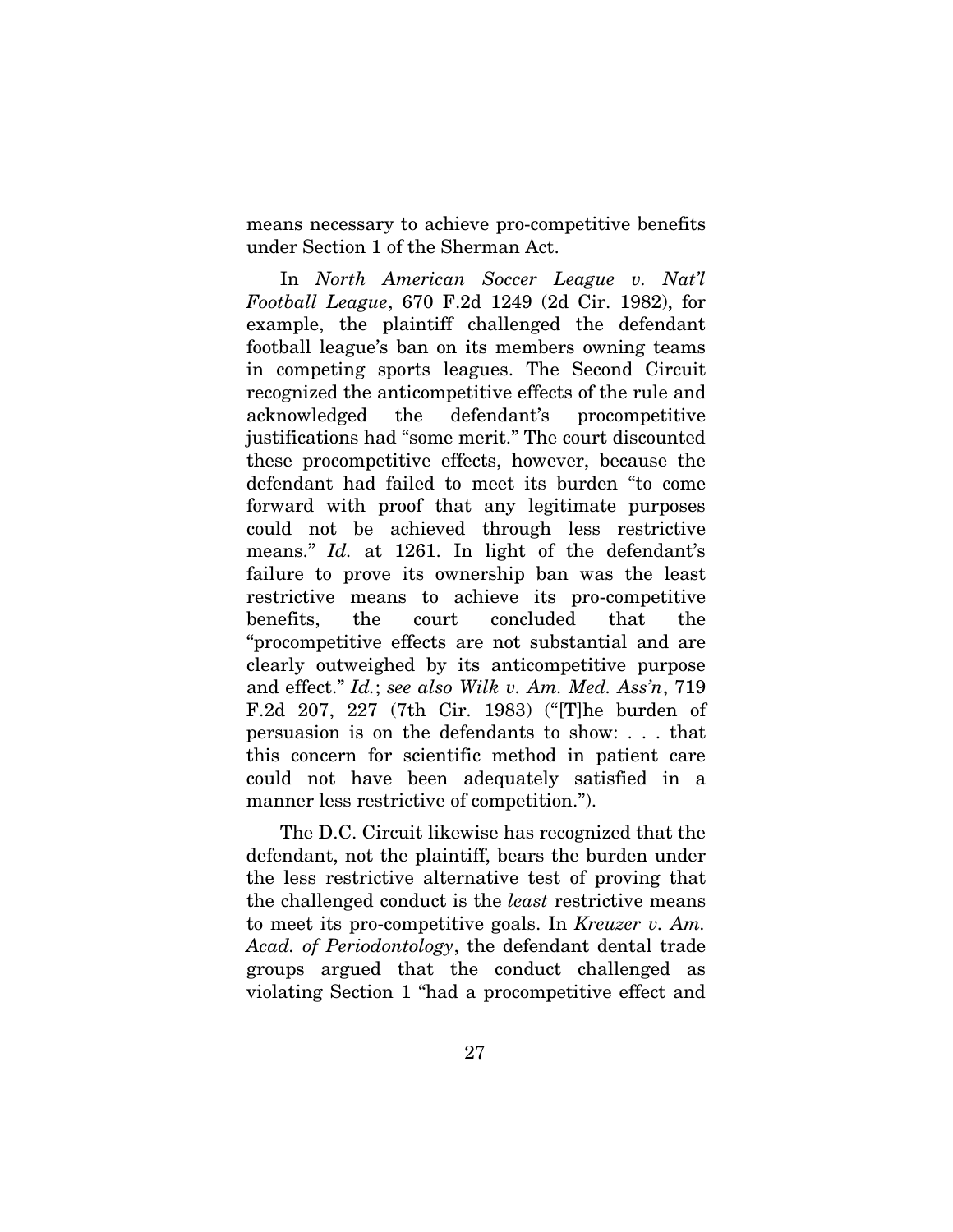worked to increase the quality of patient care." 735 F.2d 1479, 1494 (D.C. Cir. 1984). The court dismissed the alleged procompetitive benefits of the restraint because "even if evidence existed in the record to support the asserted justification . . . it must be shown that the means chosen to achieve that end are the least restrictive available," and the defendant "ha[d] failed to demonstrate that the limited practice requirement is the least restrictive method available to achieve the asserted goal." *Id.* at 1494-95.

The Ninth Circuit's decision requiring Plaintiffs not only to bear the burden of justifying the District Court's trust fund remedy, but also to satisfy an unprecedented "strong evidentiary showing" standard that resembles a clear-and-convincing evidence test, cannot be squared with this Court's precedent or cases in other circuits. [2](#page-14-0)

<span id="page-36-0"></span> $\overline{a}$ 

<sup>2</sup> The Ninth Circuit's reference to *Board of Regents* to support its reasoning was erroneous and represents an unwarranted extension of that decision, which further supports this Court's review. Pet. App. at 51a, 62a. This Court's comment about the NCAA's "ample latitude" to govern college athletics, 468 U.S. at 120, does not elevate Petitioners' burden in establishing a less restrictive alternative or an appropriate remedy. That dicta is not a thumb on the scales at this late stage of the antitrust analysis.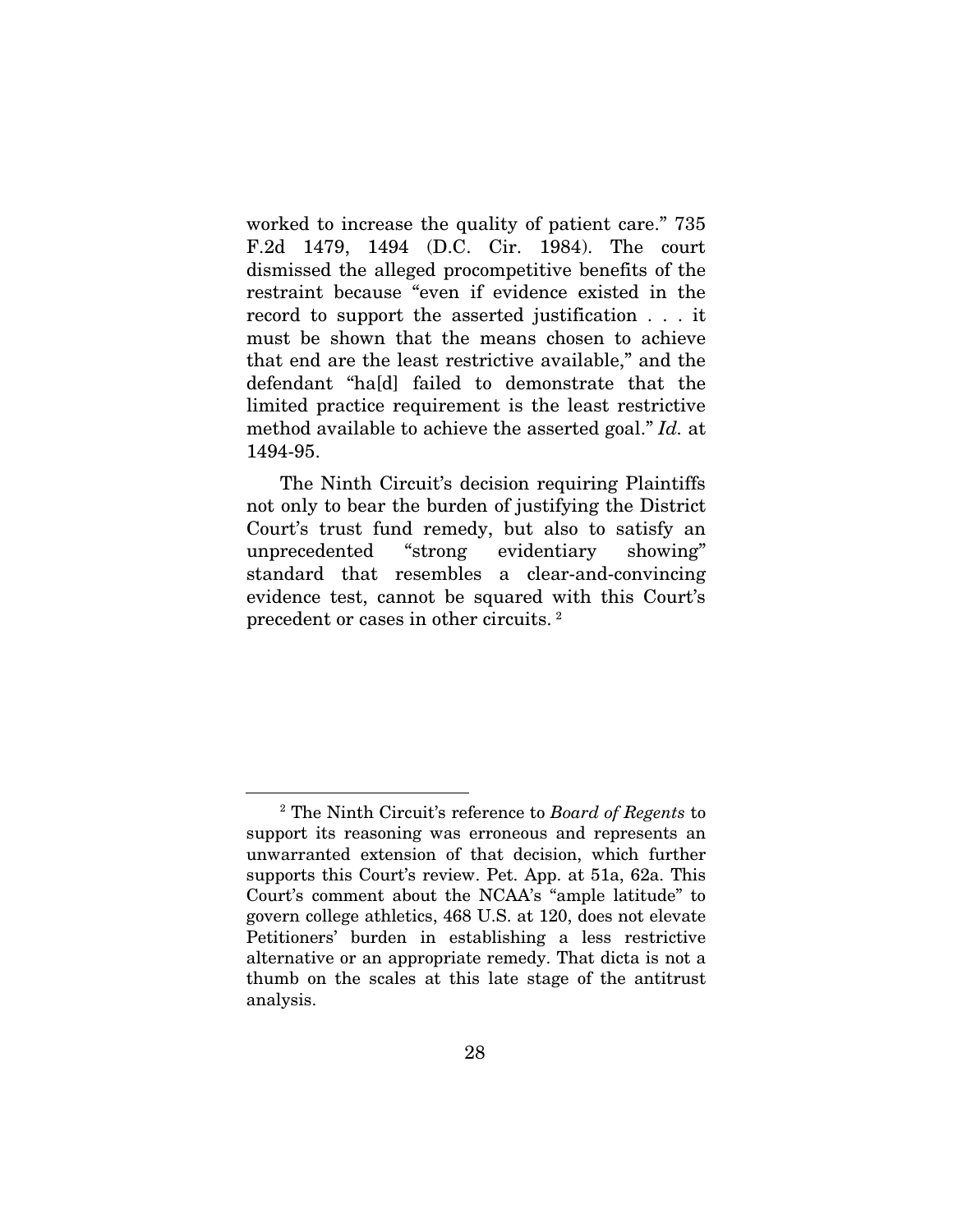## B. The Ninth Circuit's Restriction of the Remedial Power of Antitrust Courts Conflicts with Decisions of This Court and Other Courts.

The legal standard created by the Ninth Circuit for assessing the validity of the District Court's trust fund remedy conflicts with this Court's precedent and with decisions in other circuits. First, the Ninth Circuit established a "less restrictive alternatives" test to resolve the question of remedy, requiring that any injunction "must be 'virtually as effective' in serving the procompetitive purposes of the NCAA's current rules, and 'without significantly increased cost.'" Pet. App. 51a (citation omitted). The less restrictive alternatives test was designed for antitrust *liability* determinations under the Rule of Reason, rather than questions of *remedy*. Further, making the standard even more stringent, the Court of Appeals instructed that its decision "should be taken to establish only that where … a restraint is *patently and inexplicably* stricter than is necessary to accomplish all of its procompetitive objectives, an antitrust court can and should invalidate it and order it replaced with a less restrictive alternative." *Id.* at 54a (emphases in original). Finally, by precluding relief unless a restraint is clearly stricter than necessary to accomplish "*all* of [the restraint's] procompetitive objectives" (*id.* (emphasis added)), the Ninth Circuit created a test allowing a remedy to be defeated by a single asserted procompetitive objective, even a trivial one that is massively outweighed by its anticompetitive effects.

This Court has never suggested that federal remedial authority under the antitrust laws is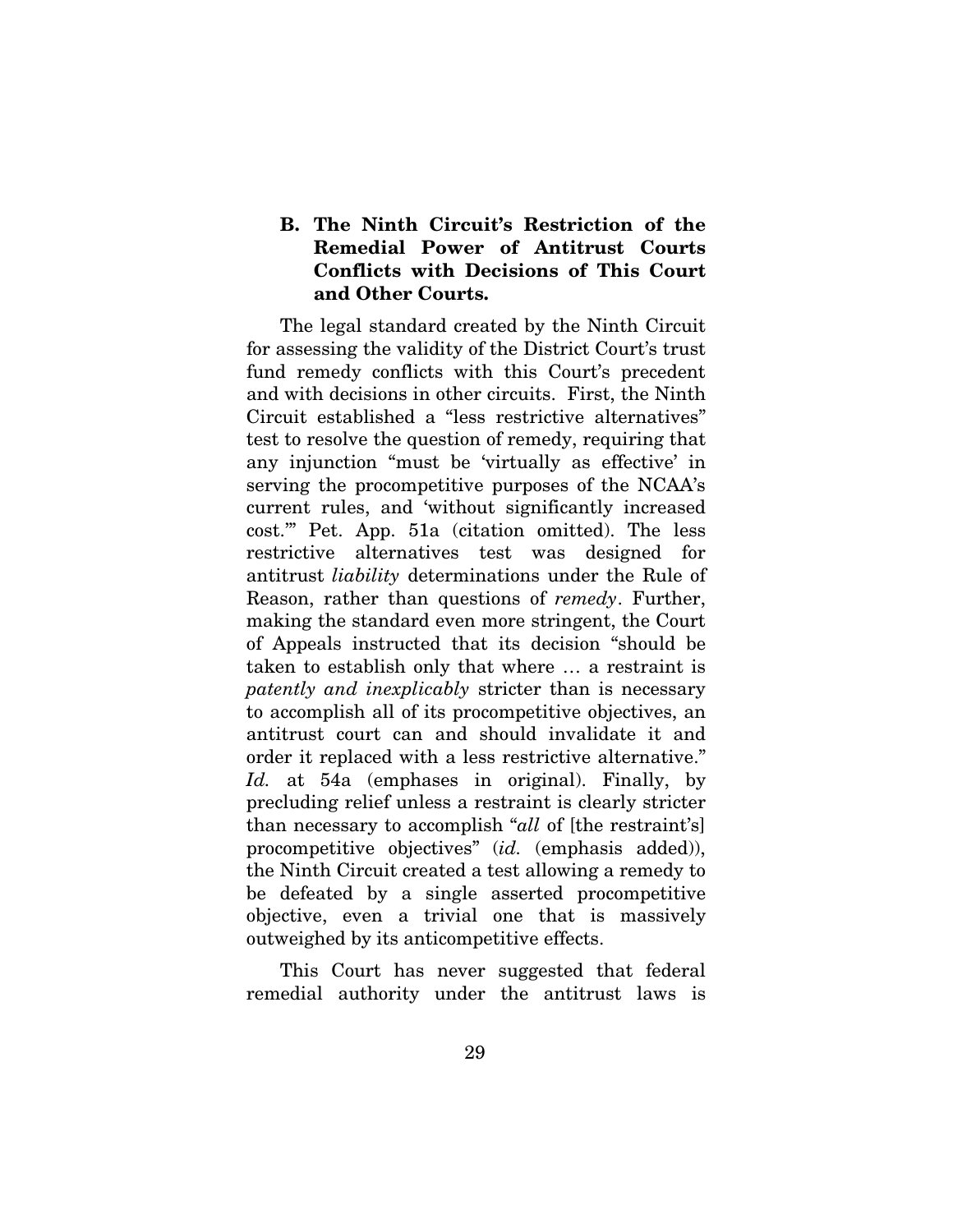confined to injunctions that would qualify as "less restrictive alternatives" under the Rule of Reason, or is limited in any of these other significant ways. Instead, this Court has taken a much broader view of judicial remedial authority under the antitrust laws. And it certainly has not adopted the Ninth Circuit's rule that injunctive relief must narrowly track the violation and replace only those aspects of the defendants' unlawful conduct that are "patently and inexplicably stricter than necessary to accomplish all of its procompetitive purposes." Pet. App. at 54a.

To the contrary, this Court has emphasized the wide discretion enjoyed by district courts structure injunctive relief that will remedy an antitrust violation and prevent its recurrence. A court-ordered remedy is primarily intended to "assure the public freedom from" continued violations. *United States v. U.S. Gypsum Co.*, 340 U.S. 76, 88 (1950). It should also be designed "to avoid a recurrence of the violation and to eliminate its consequences." *Nat'l Soc'y of Prof'l Eng'rs*, 435 U.S. at 697. This Court has stressed that "[t]he framing of decrees should take place in the District rather than in Appellate Courts. They are invested with large discretion to model their judgments to fit the exigencies of the particular case." *Int'l Salt*, 332 at 400-01.

In *United States Gypsum Co.*, for example, this Court affirmed that "relief, to be effective, must go beyond the narrow limits of the proven violation." 340 U.S. at 90. In that case, the defendant's liability was based on its misuse of patent licenses to fix prices. The injunction that the government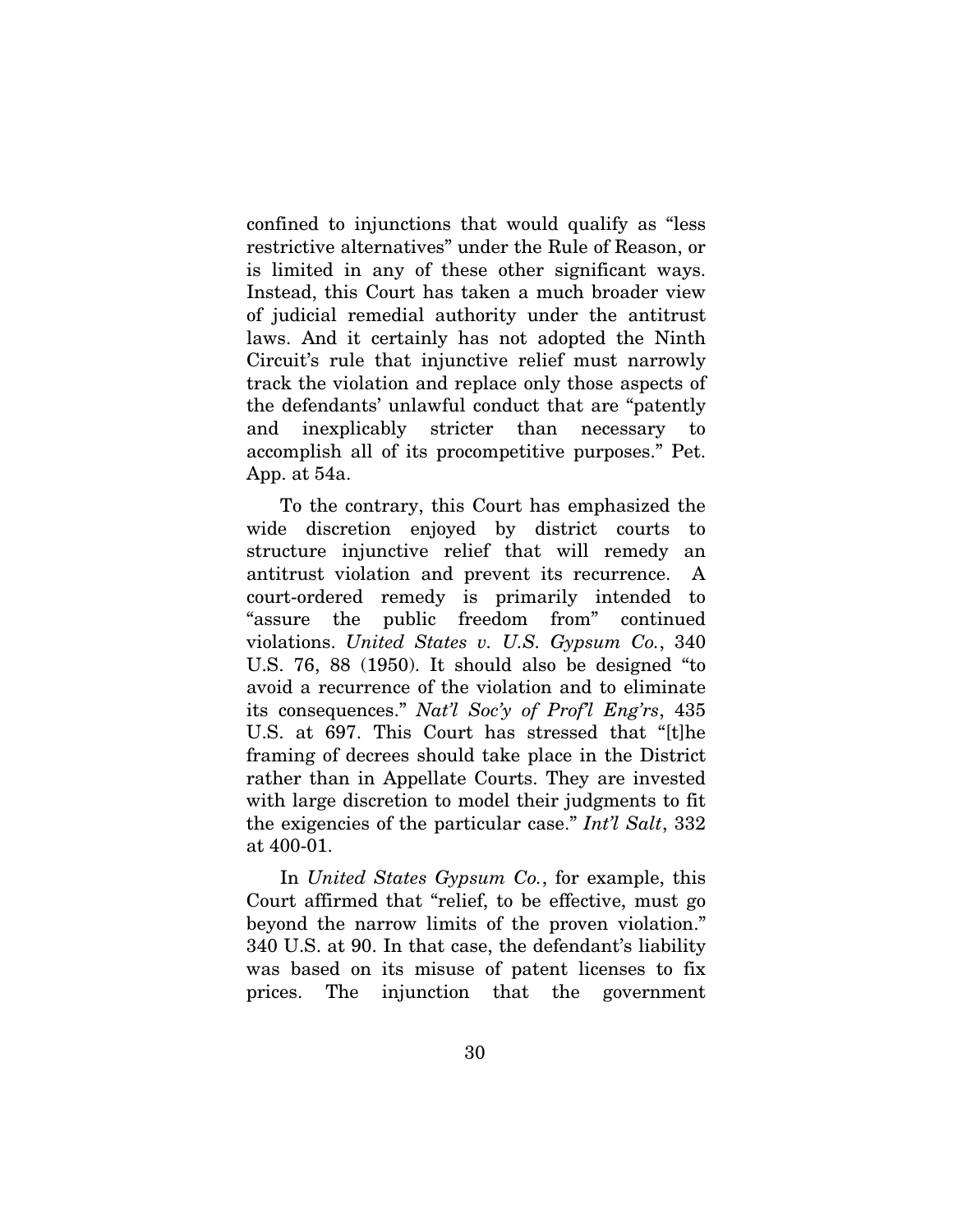requested and the Court approved, however, limited the defendant's conduct with respect to all of its products, rather than just the patented licenses at issue in the litigation. *Id.* The defendant objected that it had procompetitive interests in "enforc[ing] legitimate license agreements and [the license agreements] were not calculated steps in conspiracy or monopoly." *Id.* at 91. This Court rejected that objection, concluding that the extension of the injunction to all of defendant's products was "reasonable." *Id.*

In addition, the Ninth Circuit's decision conflicts with *Zenith Radio Corp. v. Hazeltine Research, Inc.*, 395 U.S. 100 (1969). In that case, the court of appeals had held an injunction improper because the plaintiff had suffered no injury. But this Court reversed the appellate court, reinstated the district court's injunction, and held that the evidence of a violation of the antitrust law and the threat of potential injury were sufficient to support the relief. Id. at 130. This Court explained:

[T]he remedy [the antitrust law] affords, like other equitable remedies, is flexible and capable of nice 'adjustment and reconciliation between the public interest and private needs as well as between competing private claims.' Its availability should be 'conditioned by the necessities of the public interest which Congress has sought to protect.'

*Id.* at 131 (*quoting Hecht Co. v. Bowles*, 321 U.S. 321, 329-330 (1944)). The Ninth Circuit's holding that only remedies "virtually as effective" in serving the purposes of the restraint are permissible, and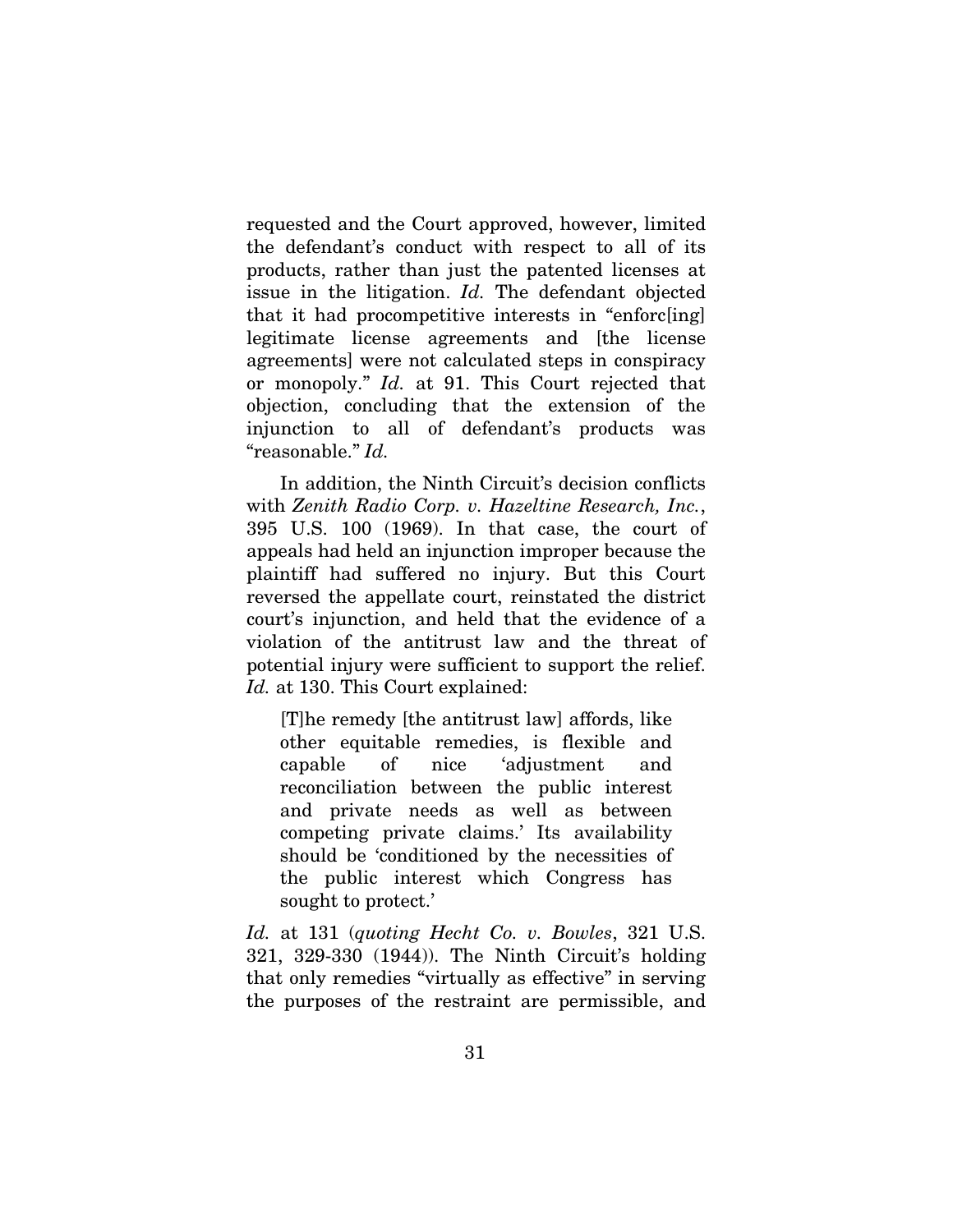that only "patently and inexplicably" overly broad restrictions may be enjoined, cannot be reconciled with this Court's affirmance of an injunction against conduct that created only potential harm.

The Ninth Circuit's decision is also inconsistent with *United States v. Philadelphia National Bank*, 374 U.S. 321 (1963). There, defendant banks offered as an "affirmative justification" in defense of their merger that it enabled them to "follow their customers to the suburbs and retain their business." *Id.* at 370. This Court rejected the justification because the banks could meet the same objective "by opening new offices rather than acquiring existing ones." *Id.* The court accepted this hypothetical alternative to the alleged anticompetitive conduct without requiring any evidentiary showing that the alternative was either "viable" or "equally effective" as the restraint.

The Ninth Circuit's requirement that plaintiffs prove an alternative is "equally effective" or "virtually as effective" as the challenged conduct also puts the Ninth Circuit in conflict with the Seventh Circuit. In *Chicago Prof'l Sports Ltd. P'ship v. Nat'l Basketball Ass'n*, 961 F.2d 667, 669 (7th Cir. 1992), a professional basketball franchise challenged a rule imposed by the National Basketball Association ("NBA") limiting each team to broadcasting no more than 20 nationally televised games. The NBA justified its rule as necessary to prevent "free riders;" that is, the NBA claimed the franchise was taking advantage of the NBA's advertising and investment to siphon viewership from other teams. *Id.* at 675. The Seventh Circuit rejected this justification – affirming a judgment against the NBA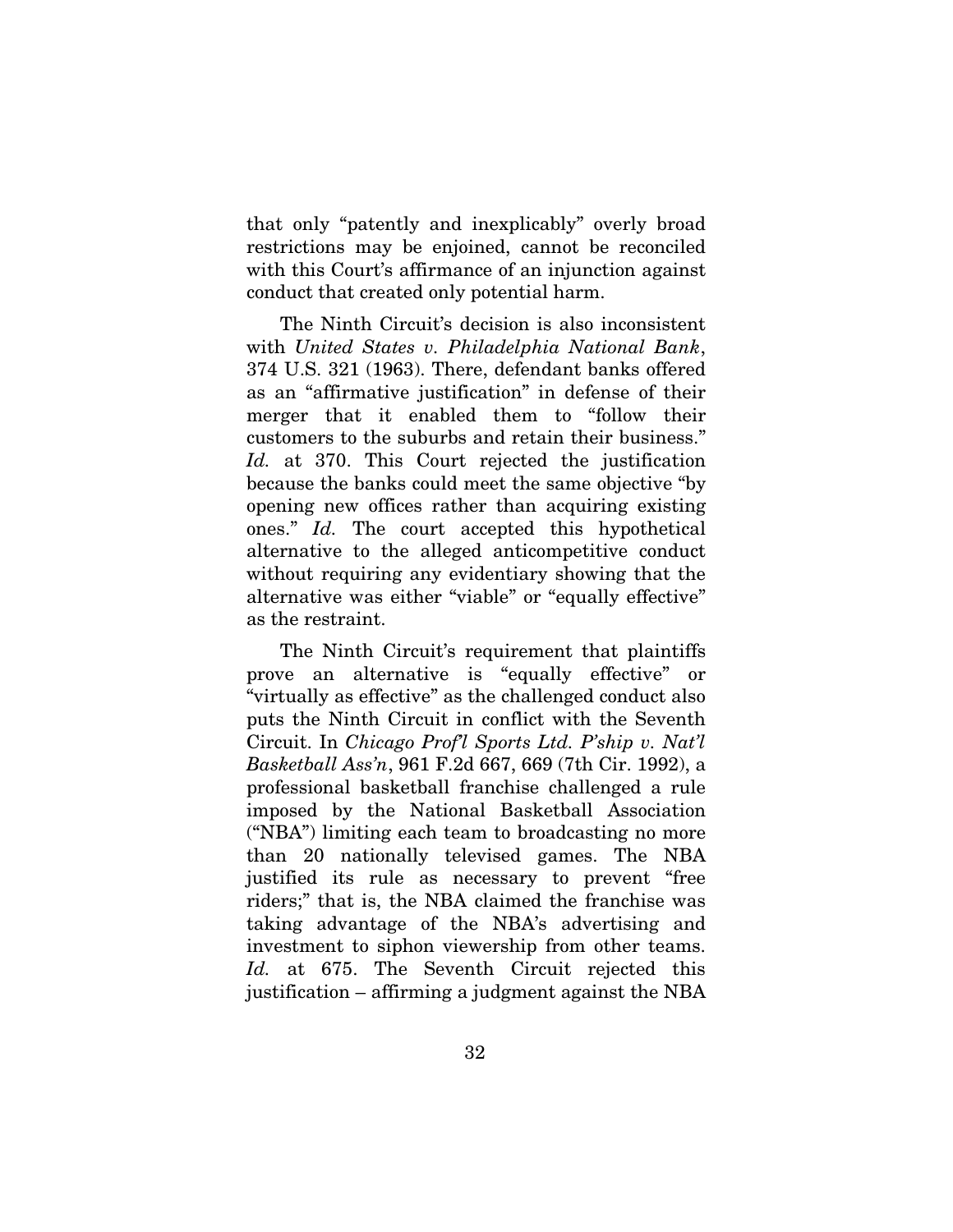– because there was a viable alternative to the 20 game rule: a tax imposed on the plaintiff for each nationally-televised game it permitted. The court acknowledged that it would be difficult for the NBA to set the tax precisely enough to duplicate the effect of 20-game rule, but it nevertheless found the availability of this alternative sufficient to refute the defendant's pro-competitive justification, and support liability against the NBA. *Id.* at 675-76.

Similarly, the Third Circuit has held that a remedy for an antitrust violation need not be equally effective as the restraint at advancing procompetitive justifications. Rather, to be a viable remedy, it need only offer "comparable benefits" with fewer anti-competitive consequences. *United States v. Brown Univ. in Providence in State of R.I.*, 5 F.3d 658, 679 (3d Cir. 1993) (quoting 7 P. Areeda, Antitrust Law ¶ 1505, at 388 (1986)).

<span id="page-41-0"></span>The Ninth Circuit's heightened requirements for imposing remedies for antitrust violations is thus inconsistent with this Court's precedent. The Ninth Circuit both improperly limited the remedial authority of the federal courts in antitrust cases and created a new standard that will operate as a substantial burden to enforcement of the antitrust laws. This Court's review is amply warranted.